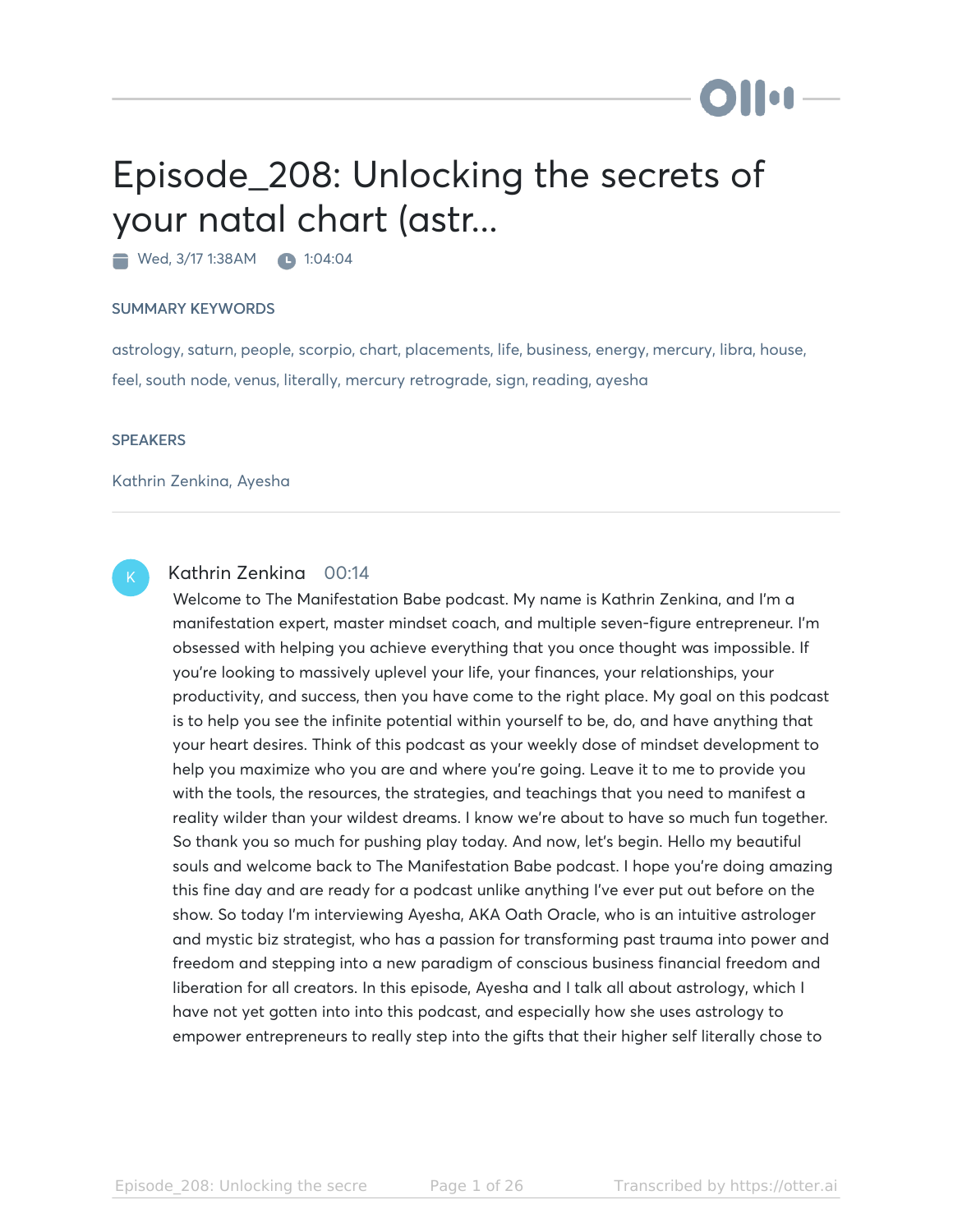come down here with and how to express them exactly through their businesses. Ayesha and I decided it'd be so much fun for her to dive into my natal chart in this episode and share with me some of my gifts and how I can use those gifts in my business, which was so amazing. And when I tell you that she blew my mind and explained complex astrological concepts in ways I've never heard before, I am in no way over exaggerating. It really was so freaking cool. I had no idea how much magic was actually in my chart based on her unique interpretations that I've never heard before that really spoke to me. And she made me especially so excited about all the planets that I have in my chart in Scorpio, which is a sign that most people often misunderstand, and actually including me. And as we go through my chart, we obviously talk more about topics that pertain to everyone, like for example, what is Mercury Retrograde? What does it mean? How does it impact us, as well as Saturn returns, which was a very commonly asked topic in the Q&A that I did before I went live with this episode with Ayesha. I asked her some of the questions that you guys were asking as we were going through my chart, which are a bunch of different transits that every single one of us has experienced, or will experience at some point, and so much more. So you're definitely going to want to listen closely to everything that she shares. And at the end of this episode, I'm actually doing a surprise giveaway where you can win a session with Ayesha that I'm personally gifting to one lucky listener of this episode. So all the details on exactly how to enter will be shared at the end of the episode. So just make sure you keep your ears open and pay attention. It is so good and I cannot wait for whoever wins this reading to get their reading because seriously, I loved my reading so much that she shared that we could easily go into two-hours worth of things that she can tell me. And obviously, I didn't want to put you guys through a two hour long podcast just about me. I wanted to make it applicable to you as well. And so what I ended up doing is I ended up actually booking a session with her so that she can finish telling me everything about my chart. So that's coming up in April, and I'm so excited for that reading. But in the meantime, I'm definitely going to relisten to this podcast episode as well. It is so good. So okay, without further ado, let's dive into this magical episode. Hello there Ayesha. How are you doing? Welcome to The Manifestation Babe podcast.

Ayesha 04:49

Thank you so much. I'm so grateful and excited to be here with you.

#### Kathrin Zenkina 04:53

Oh my god, I'm so excited as well because I don't know very much about astrology but I I have been reading my horoscope for as long as I can remember. And I don't think I got a natal chart reading until about a year and a half ago, even though I don't know why I waited so long. And it's been quite a while since that chart. So I feel like I kind of forgot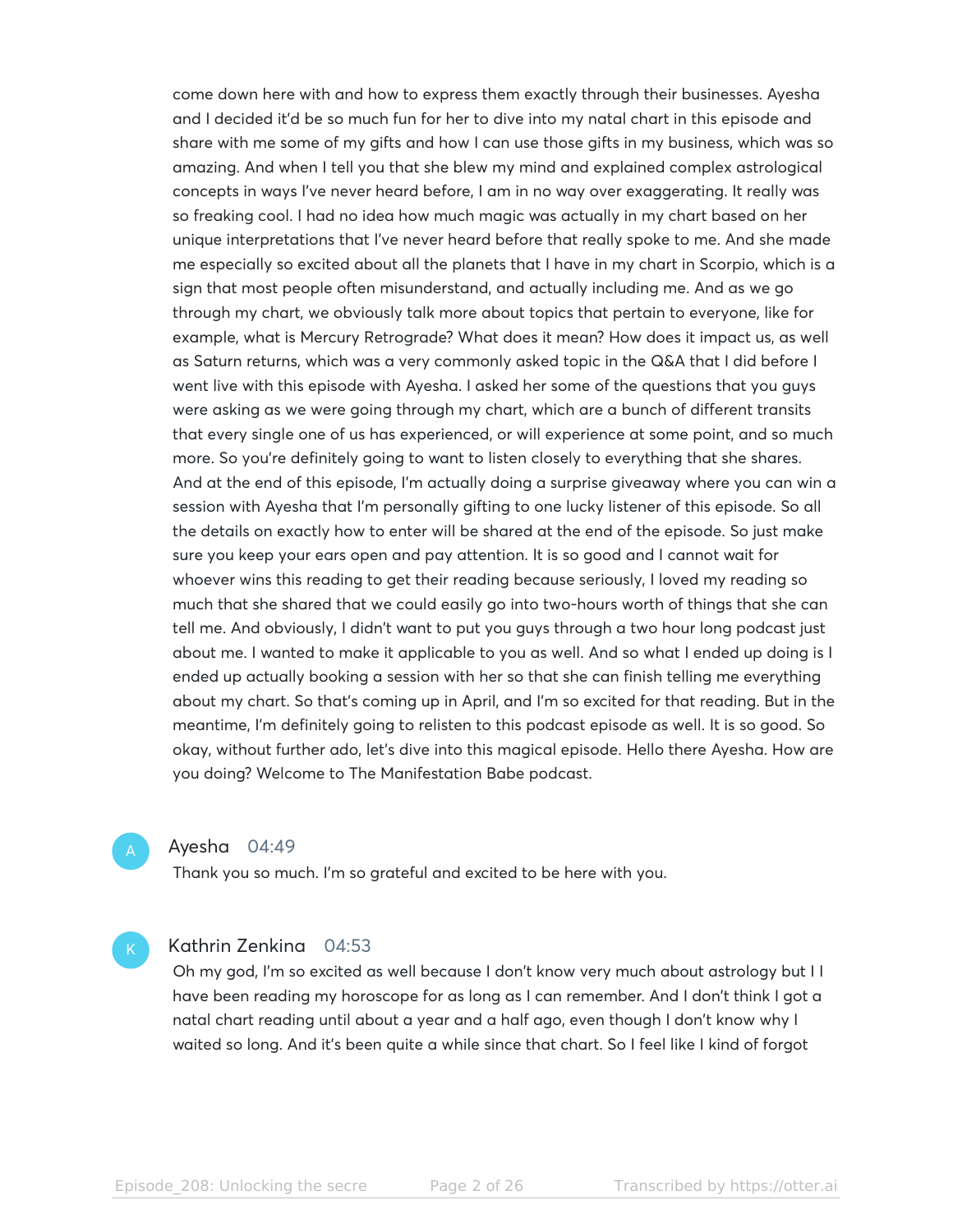everything about astrology except for what I've learned through human design. So I'm just stoked on this episode. You received so many questions from my manifestation babes about all things astrology. So I just know that this is going to be an epic episode.

# Ayesha 05:29

I'm so excited to share this because this is kind of my lifeblood. It's a really lifelong passion of mine. And we all know our sun sign, we all have read horoscopes, but there's so much more to it than that. And yeah, I'm just really thrilled to dive in because it's so much fun.

#### Kathrin Zenkina 05:47

I was gonna say there is- the three that I know is moon sign, and then rising sign, and then sun sign. And then I know that there's signs galore for everything. There's houses, and there's planets, and everything. So it's super exciting. Before we dive into the all the nitty gritty though, can you kind of share a little bit about your story, and how you got into astrology, and how you became known as the Oath Oracle?

# $\bigcap^{\circ}$

Yes. So it's been a long and beautiful journey, I came from, and I was born into, a more of a challenging childhood, more of a challenging upbringing. And there was a lot of darkness and a lot of things I had to learn. And now through my relationship with astrology, it really helped me understand the meaning and purpose, which by the way, that's just one of the beautiful gifts astrology can offer us is to illuminate for us the purpose of some of our really hard experiences. So I remember the day when I was 14 years old, and I first found a website, astrology-online.com, exact same layout for the last however many years. Never changed their layout, so very classic. And I had never felt so seen as when I read what this was saying about my sun sign, Aquarius. So that was a big- I felt like I've been slapped in the face by truth. My breath was taken away, and I had a childhood where I didn't feel seen and where there was a lot of instability. And all of a sudden, this website was making me feel completely seen, vulnerable, and also a sense of belonging. I was like, wow, this web pages is giving me a sense of belonging. It was very trippy experience. I still remember exactly how the sensation felt. And so throughout my teens, I had a journey. I dropped out of high school when I was at age 15. I moved out of my home when I was age 15. So I had a rocky teens. And actually my whole 20s was pretty rocky, too. I did a lot of traveling the world. A story I'm sure if any of your listeners have experienced dropping out of high school, or experienced growing up in what some might call poverty, there can be this belief that if you'd make this choice, and if you go this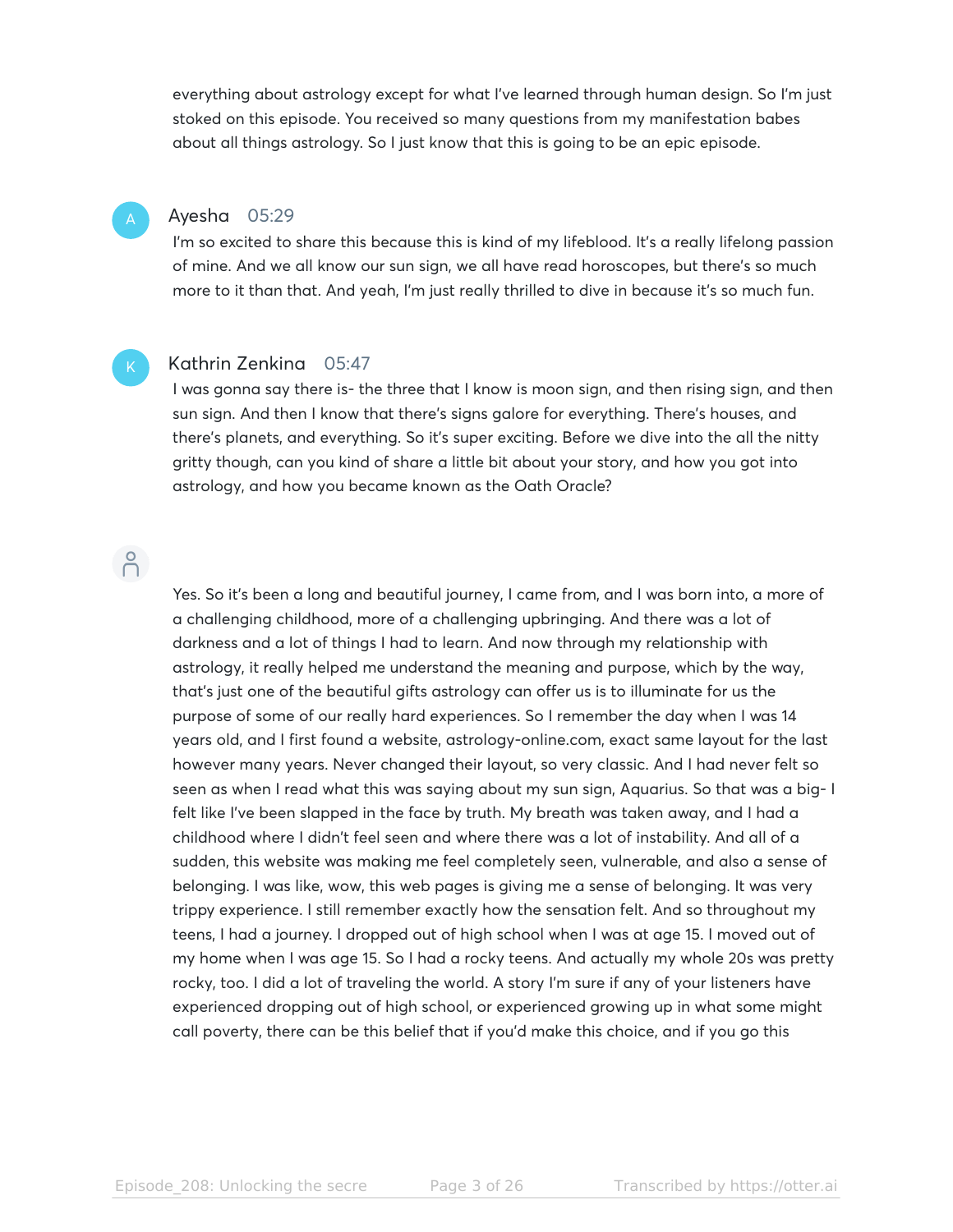direction, you'll never have. You'll never have a good job, you'll never have a career. So I still felt that it was what I was supposed to do. But I accepted the story, and the program, and conditioning that okay, well, I'm not going to have a career then, I guess. But I obviously have to do this. That's just the hand I was delt and I'm just going to live my life as like, live fast, die young kind of energy. Or like, I'm not gonna have money or success, but I'm gonna have some fun. So I traveled the world, I did a lot of workshops and personal development, just purely for passion. And the whole time, this whole time, studying astrology, I worked in the service industry, and cafes, and then bartending, the whole time every day off, hours and hours and hours into astrology. But as you know, with mindset work, if you have a program that's running that says you'll never have a good job, you don't see this passion as something that could be something, it's just something I did in my, I would say spare time, but it was more than that because I was making time for it. And I was so happy to dive into it. And it helped me navigate really, really, really hard things when I didn't have the privilege, like financial abundance, to for example, pay for therapy out of pocket. Astrology was this way that I was actually making sense of things that otherwise felt so senseless, like you know, part things we experienced in this world can feel so senseless. So all this time astrology was with me from the age of 14 to the age of now I'm 32. And so last year in 2020 in March, so it's been almost one year, we're coming on to my one year anniversary, I started my astrology business. And a couple of years before that, I began doing paid readings through word of mouth. And the word of mouth was very wildfire. I didn't have a website, it was just literally just actual people word of mouth. And I was consistently getting readings all of a sudden from people that were far away, people I had never met before, and my goal was that I start my website in 2020. That just simply that I make a website, I wasn't thinking of going full time in my business. And then I actually joined one of your workshops, Kathrin, epically aligned. We were doing the goal setting process and you make a point to talk about the goals that are truly fulfilling and really checking in on how certain goals feel. And I really checked into how certain goals felt. And I recently was going through, even before we had this interview booked, I was going through my notebooks for that time of epically aligned and how it said, I am so grateful to quantum leap into being full time in astrology. So 2020 came 2020 happened, we know, we all know, this collective journey and transformation that we've been on. And my business. If you look at my own chart, I was always meant, oh, it's meant to this business, I launched my business. Within six months, I was creating consistent five figure months in my business, which was just completely mind blowing for me from where I came from, and what I what I had known before. And it really helped me to see that all of that struggle was really for such a divine purpose, which was to let other people know that the stories that were told about what we're capable of are simply stories, and we really do get to consciously create and when we're on our path of purpose, the path just unfolds like this amazing miracles. So yeah, I'm so grateful for astrology. And I really truly can't imagine my life without it.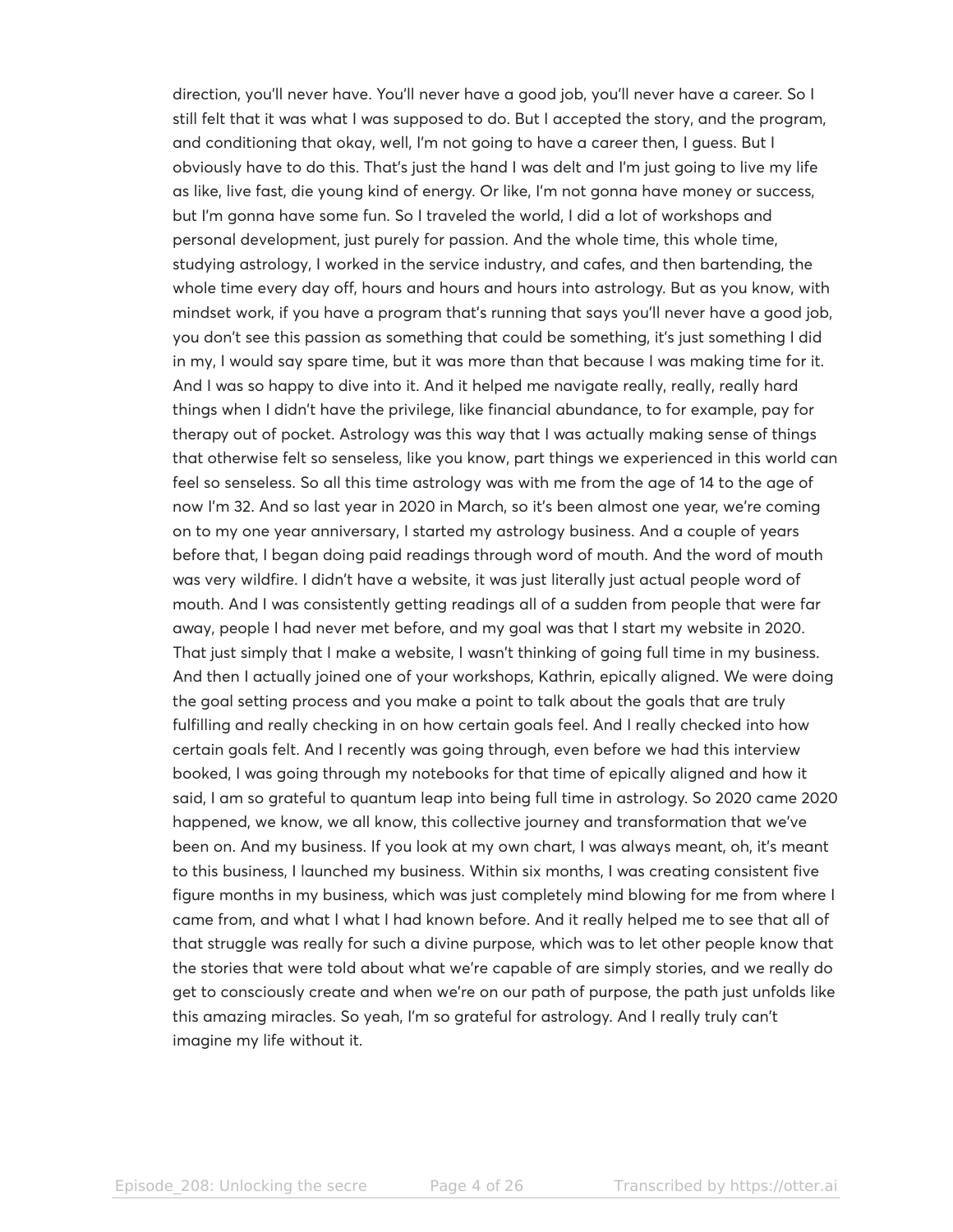#### Kathrin Zenkina 11:18

Wow, what a great freaking inspirational story. I find so many similarities between how you found astrology. Did it feel like a remembering to you? it was like a die like I've known this before, just not in this lifetime maybe

Ayesha 11:32

it was like a psychedelic experience. Before I even knew what that was. It was just like, boom, yeah,

### Kathrin Zenkina 11:37

I the same exact shit happened to me when I found the secret. I was like, Oh, I know this. I don't know how I know this. But it felt like someone put a blindfold over me for the last because I discovered manifestation when I was 16 years old. So I felt like I had just had a blindfold over me for the last 16 years. And then all of a sudden, the blindfold came off. And I just I just got introduced or reintroduced to something that's always been there, something that I've always known and I had the exact same belief system, I was like, I can be successful. Like I gave myself permission to be successful with my fitness business. And I could only teach law of attraction and manifestation to my fitness clients and to those that I was mentoring in my fitness business, but I could not do it on its own. And so the same way that you shifted into this, like quantum leap, and March 2020 was exactly what happened. Actually, its manifestation babes fifth birthday next, tomorrow. And so it's been five years is literally March, I think, what Wait, what's today, March 3, yeah, March 3 2016, where I took the leap of being like, Okay, I'm fucking doing this, I'm going to make my website, we got this. So it's just really cool to hear your story and see some of the similarities and how there's certain things that just click with us. And we have no explanation as to why. But they just do. And they're meant to be part of our purpose. And just like you said, you know, like, it's in your chart, it's been in your chart to do what you do for a living. Obviously, I'm curious, we're going to get into my chart today, as part of this podcast, I she's going to be reading my chart. But before we get into that, can you just kind of describe how you use astrology? Or rather, how do you help other entrepreneurs use astrology in their business? Can you kind of just share, like, what you do and how you help people?

#### Ayesha 13:23

Yes, absolutely. A big signature in my own chart is sharing my transformation with others. So the transformations that I experience, translating them and offering them to the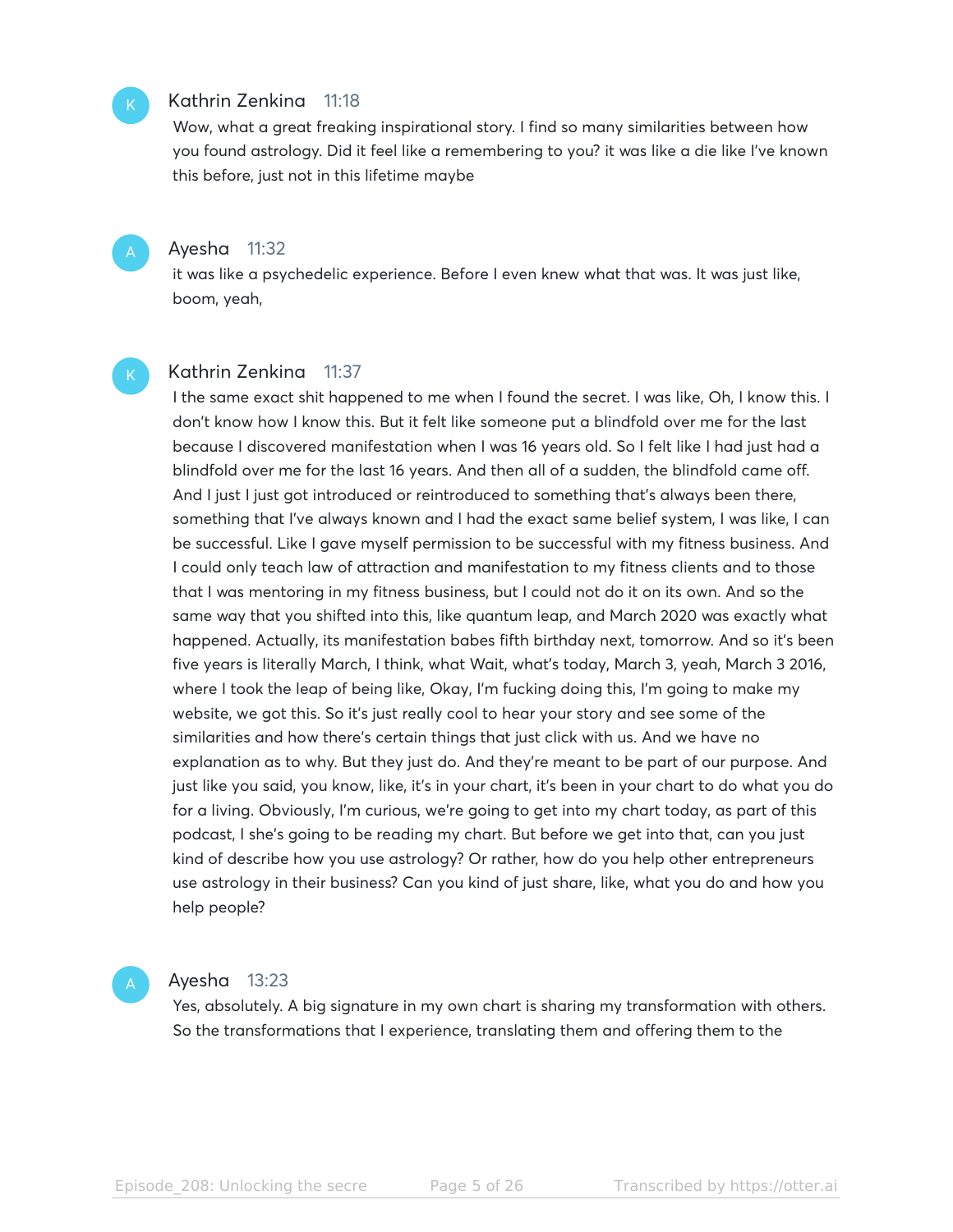collective and at first, when I the first few months of my business was astrology, astrology, readings, going really deep purpose, purpose, and transforming the past was a big, oh, and still is a big part of my work. But through my experience with business, and this is also written in my chart, a lot of business and authority, kind of energy, competency kind of energy. through working with business, I realized businesses even equally have a massive transformation in my own life, because business is more than business. It's the vehicle of our soul work. And each of us has a purpose on this world and business, you know, sounds like oh, business that's like boring, or it's like, it's like, you know, there's interesting connotations we have with this word, but what it truly is, is just a vehicle that we get to be in an energy exchange with the collective by doing our soul work that we're meant to do. Like that's, that's one way to be in business. Right?

## Kathrin Zenkina 14:23

There's that I absolutely love that. I totally agree with that.

## Ayesha 14:28

Yeah. And so as a business owner, and an astrologer, I was clearly making my decisions using astrology, for divine timing and gaining a lot of insight and inspiration from my charts. And when I could feel how powerful that was, I began to offer it to other people. And that was just that just Quantum Leap everything, not only in my business, but in my life because I love talking about business, and I love talking about wealth and coming from poverty. I understand a lot of different facets of this. And yeah, so we all get to be enriched and resourced. Through offering our solo work in the world. And just like with your story Katherine's like when it's right, it's right. And when you're ready, and we're stepping up, and we're doing the work, it's right. And it's very natural to be resourced in in the form of financial abundance as well as other abundance. So what we look at in the chart, and just the premise that I look at all charts with is that each of us has a purpose, and each of us made a cosmic oath. So my, my vision is, to helping others to embody their cosmic both our birth charts, some people think the birth chart is like a randomly generated thing, where it's like, Oh, I wish I didn't get this or like, Oh, I wish I got that. And not that because our, it's our higher self that chose that chart. And we chose everything in our chart for a reason. And I see the chart and all the archetypes of the different planets as our universe, so each of us is a universe. And when all of these different aspects of our universe are functioning to their highest potential, we are in flow, we are walking higher self, we're manifesting at lightning speed, we're collapsing timelines, we're quantum leaping, it's like 1111 all the time. And that's just that our chart is the instructions of how that archetype wants to function. So even when it's in what might be known as a challenging or negative type condition, that's still simply instructions on what we came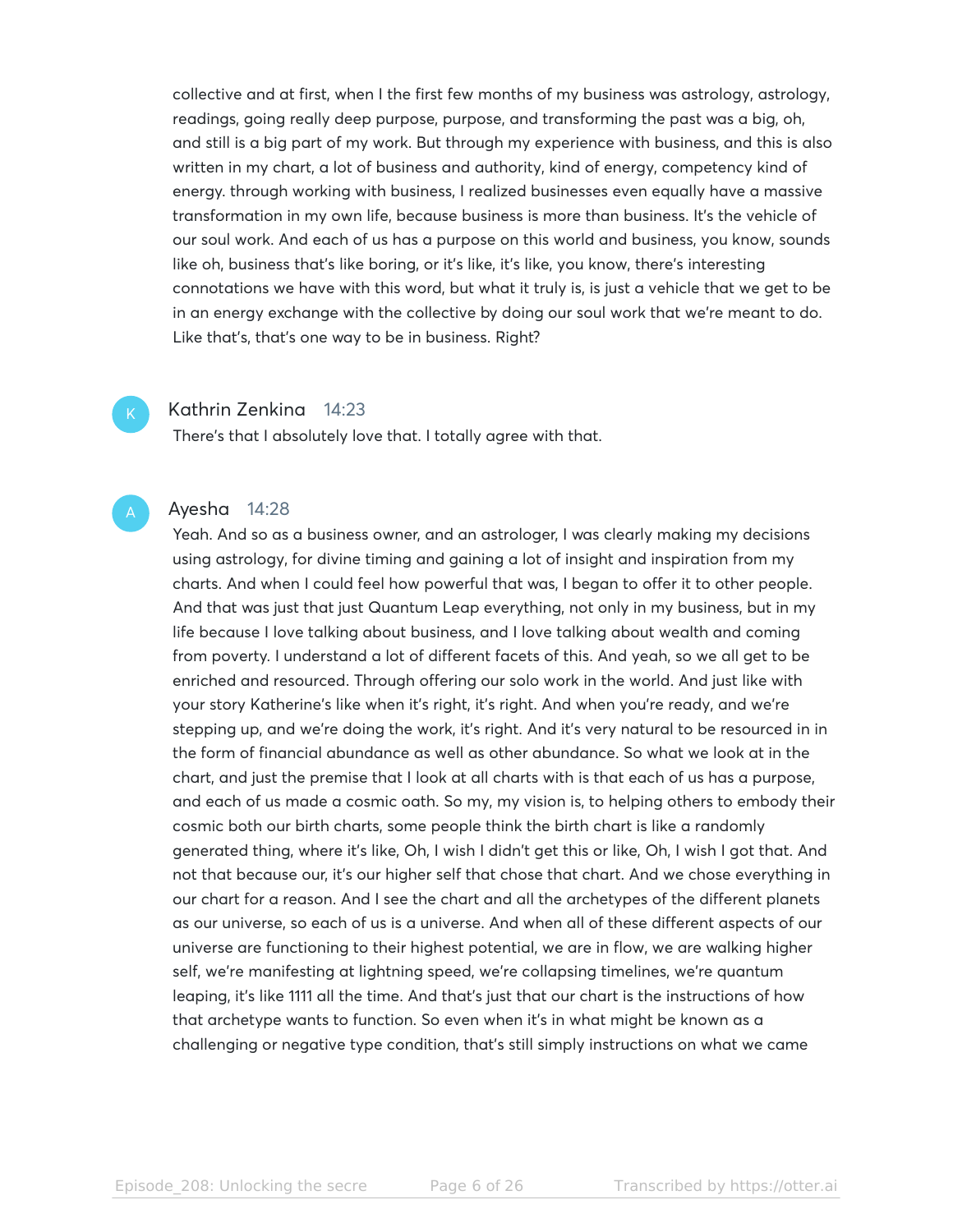here to learn. So we never have to feel victimized by our placements, because we chose that we just don't remember choosing it.

#### Kathrin Zenkina 16:26

Oh, my God, I love it. Well, can we dive into my chart, I'm so excited for me what my purpose is,

#### Ayesha 16:34

I can literally dive into your chart for like 90 minutes to two hours. And even more than that, like in my five month mentorships, we always have the chart open, and it's endless. And just as our self and our own energy is like this hologram, holographic multi dimensional things. So is the charts. And when I look at this charts, I've Catherine's chart up on my screen right now when I look at this chart, I see messages from your higher self. So my job is to translate them and gain you know, the chart is a map. It's also a mirror and it also it's just you it's not there's no limitation. There's no pigeonhole. There's no label, it's just you. And so I it's very empowering, I find, I love that. So we'll dive in and all just intuitively select a few things to share with you in this reading. Sure. The first thing we'll talk about is the rising sign. So we tend to know our sun sign, and we are going to talk about your son as well on the rising sign is something that's really important in business, I find a lot of inspiration for branding from the rising sign. So what the rising sign is also known as the ascendant. It is an indication of your physical body and your appearance, some astrologers refer to the rising sign or Ascendant as the mask we were for the world. And that can feel true when it's very different than our personality or other placements. So for example, if you have like resting bitchface, or something, or like your Scorpio rising, and people think you're so intense, but you're not actually inside, because of your other placements, then in that case, it can feel like a mask. But it's so much more than our appearance. So yes, it does indicate the first impression that you give to others, before they've even spoken to you. It's an energy which you're emanating, you're emanating this energy, whether someone knows you personally or not, whether they're close to you or not. So on a deeper level, when we look at the chart from this premise of like cosmic oath and purpose, it's that your soul chose this physical vessel for a reason. So it can actually tell you about your role and your purpose in terms of how you're here to impact the collective as like a body, you know, each of us moves through this world, and we send out a ripple of influence and impact um, just just by being here and taking up space. So the rising sign is like what you're broadcasting at all time. So you obviously you chose that for a reason, right? So you are a Libra rising, as well as a Libra sun. So that is really beautiful. It's literally a sign of beauty. So Libra is a sign of beauty. It's a sign of the artist. It's a sign of wealth of diplomacy, fairness and justice. So there's a beautiful, soft energy to Libra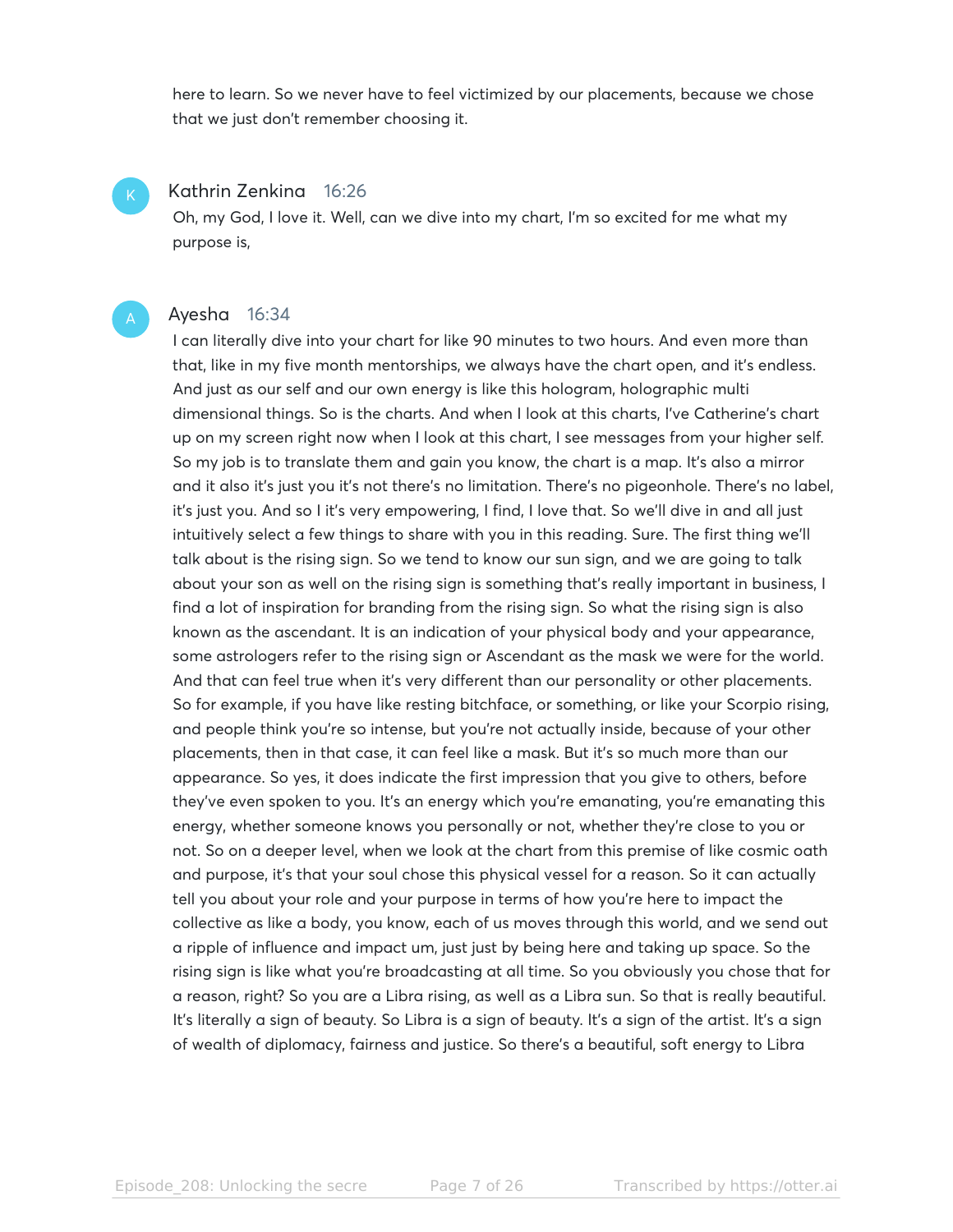risings. Libra risings tend to be very beautiful in general, it's a very new sea and energy. And part of the way that your soul chose to accomplish your purpose is through a sense of peace and serenity, through creating that see actually send a ripple of beauty, peace and serenity as you move through the world. Libra is also a sign of communication so and collaboration so collaborating, teamwork, having a podcast is very Libra because Libra is actually a sign of partnership. So it's like well let's work together let's find the solution let's find the win win. A really amazing mediator really amazing diplomatic kind of energy of let's let's work for peace let's let's go that extra mile and find a way that we can we can find a win win situation. So it's very soft. It's very about balance and symmetry. So if you look at this for visual branding, we definitely want to think of symmetry we want to think of Venus energy and what that actually means to us. We want to think of balance and spaciousness. So Libra is a very visual The aesthetic side. So it's like almost like seeing our feet. For anyone who has a Libra rising and wants inspiration for their social media from this, we can think of spaciousness in our feet as if we're curating a gallery like this over here, and this over here, and a beautiful flow that has a sense of visual balance to it, and peace. So you want to kind of ask yourself, or I recommend asking yourself, when I look at my social media, or when I look at my business website, do I feel this emotion does this emanate peace, so there's definitely a big peace theme with the Libra rising energy.

#### Kathrin Zenkina 20:36

I was gonna say my two favorite words that I use a lot in my work is peace and serenity. So

# Ayesha 20:45

I love chatting about astrology with people who aren't aren't familiar with their placements, but they're very intuitive because this is you, you don't actually need to be told this. It's only an interesting tool and your perspectives on what is already true. So of course, you're already tapped into that. So yeah, of course, I feel that from your social media as well, there's a softness to it. So Libra is very refined. Libra is first find gentle, soft, yeah, there's a very refined and polished energy to Libra rising, then your sun is also in Libra as well. So the sun is the core archetype and the core essence of who you are. So we know we all tend to know our sun sign, we've read horoscopes, we might know some traits. And more than just telling us about our personality. The sun placement, I'm really excited about this actually gives us instructions on what is the context and circumstances in which we can shine our light the most powerfully. So we're all here to shine our light in a way that's pure in a way that isn't about power over power under, you know, just simply shining our light to our potential that our natural potential with our inherent, you know, divinity. So when your sun is in Libra, and it's in the first house, you really are able to shine your light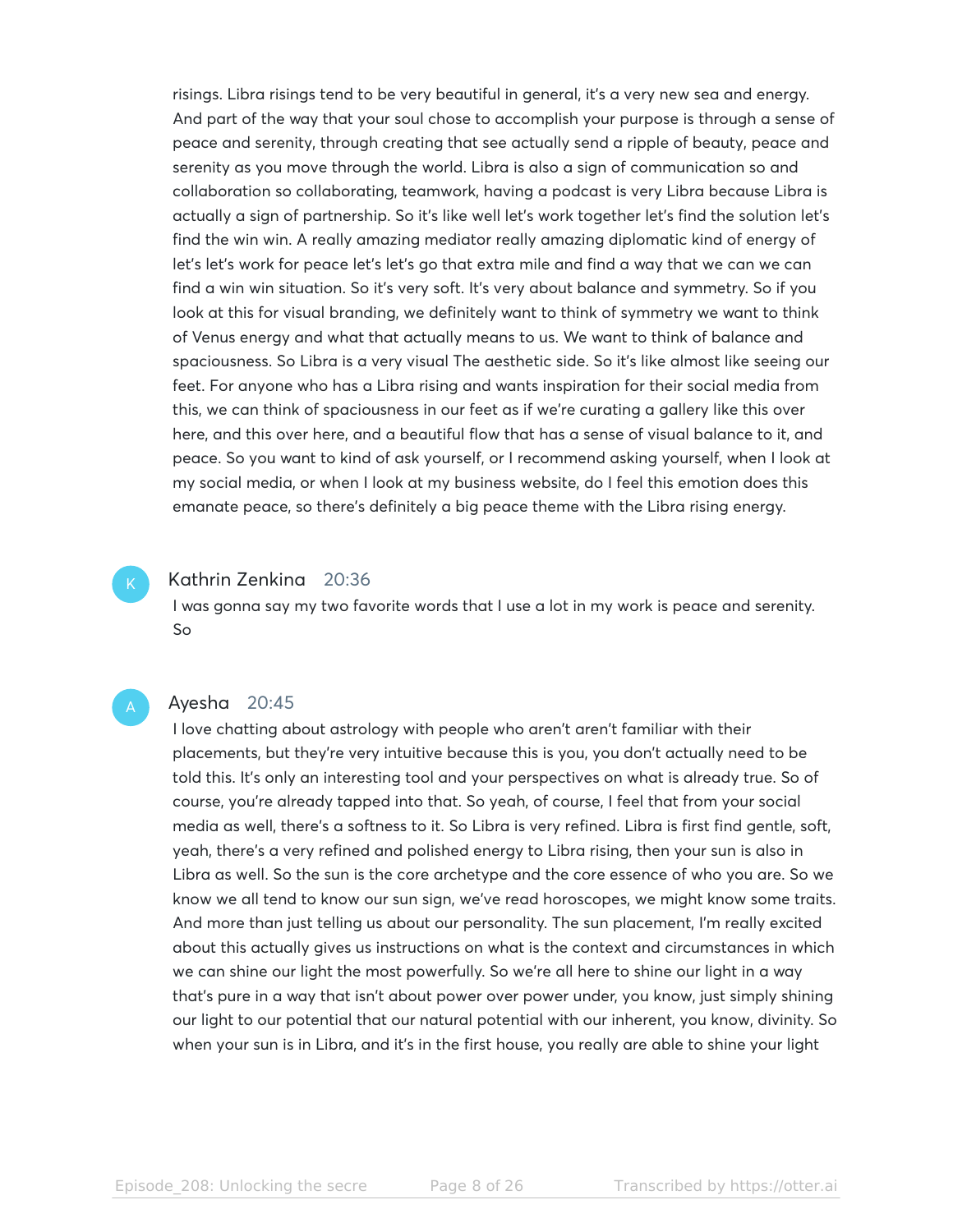when you have people to share your ideas with bouncing back ideas off people. So having a podcast was so perfect for you. Because bouncing back ideas helps you form, what your steps are and what your inspirations are. And even if you for example, if you had an idea and you have a coach or a mentor or someone in your life, like your partner, and you just want to chat, you don't want any advice from them. It's simply that by verbalizing it, you're forming something energetically. So you really have, you know, being surrounded by beautiful, beautiful things in your space. Having that environment helps you to shine your sun, your light, your solar light of consciousness in a way that's just luminous. And we all we all get to the luminous

#### Kathrin Zenkina 22:32

As I literally have organizers, professional organizers coming in my home tomorrow for the next three days to make sure my space looks immaculate because environment is so important to me. And I'm just like tired of living in a disorganized home. So it's like

#### Ayesha 22:48

yeah, it's that balance. And with Libra energy, you know, it's about beauty. But beauty is more than physical beauty is energetic and Libras actually understand beauty as an ideal. Like beauty is a it's a philosophy almost for Libra energy, like that feng shui and really feeling when things aren't yet in balance. Yes, yes, then your son is also in your first house. So this is another part of this prescription for your son to really shine. The first house is the house of self. It's the house of boldness, it's the house of courage. It's the house of assertiveness. So you are here to speak your truth, the way that you speak it because Libra energy is so soft and refined the way that you speak. It doesn't offend people, but you are not here to hold back on your truth. You're here you're here to say it You're here to live it You're here to embody it. You're here to be fearless. But still the presentation and the expression of it is very soft. It doesn't offend people. It's actually very attractive to people where it's like, Oh, I can't believe she just said that. But like I don't mind that she just said



Kathrin Zenkina 23:48 Oh my god, that's hilarious.

#### Ayesha 23:50

I love working with the sun sign in this way because we tend to think our sun is like yeah, like I said are randomly generated box that we're supposed to fit into and yet tells us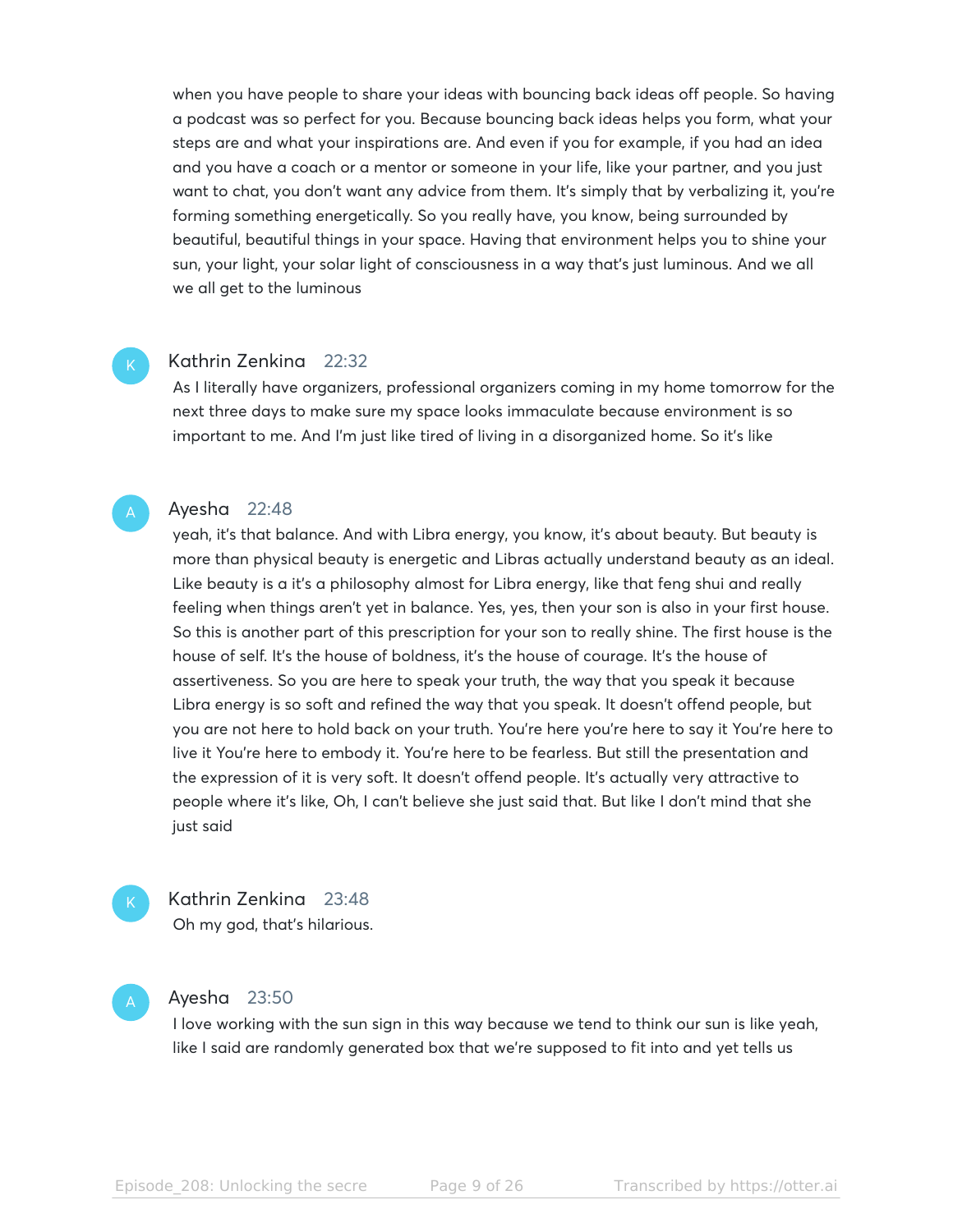information about ourselves, but it's also instruction. So that's the part that I really love about astrology is like how can I How can I How can I be more in alignment? Right? Like how can I be more in alignment with my essence. And I think one of the biggest gifts of astrology as well as giving us permission, giving up like that permission of like, well, I've always felt like I'm just supposed to shine my light unapologetically. But you know, we have tend to have conditioning from society or from family and different different things that makes us think that's not okay, especially as women, right? Like, you're really here to shine your light, very bright. And you're here to be known for who you are for your personality.

Kathrin Zenkina 24:29 Hmm, that's beautiful.

### Ayesha 24:31

Then we also look at in terms of branding, there's a couple things I love to look at love to look at the rising sign. I love to look at the sun because when that's on point, and we're just shining our light. Our light is irresistible to the people who are meant to be impacted by it. So it's important to give ourselves that give ourselves that space like being a host which would be very first house which is like the self like this is me. This is my show. This is my this is my shirt right here. And then Libra is like I'm bringing people into this space. Like that's a really beautiful platform for you I also like to look at Mercury, which is the messenger archetype, as well as the third house, CUSP. So there we're getting into some houses, we don't need to get too overwhelmed with technical things. I'll Break That down when we get to the third house, CUSP, but there's a relationship between mercury and the third house CUSP. And so they're about our message, the way that we are here to share a message there are about media and they're also a merchant and trade archetype as well. So we want to activate the placements of all of our planets, based on their sign and house, that's kind of the information about like, what's the diet that this archetype needs to function in the way that it was, it's meant to function for my highest purpose and my highest self expression. So for you, Mercury's in your first house, so mercury communication and your first house of self like, this is me, this is my this is my jam. This is what I'm about, I'm not going to be afraid to speak these things. I'm not afraid to be bold, I'm not afraid to say what needs to be said. And there's also a lot of excitement. So when people have mercury in their first house, things in our first house, they impact our appearance, and the impact that rising sign first impression. So it all layers onto each other in this like infinite dimensional holographic, beautiful expression of us. So speaking your truth is so important to your sense of self. And it's really like when people have mercury in the first house, that's kind of like their, their messages, right, right there right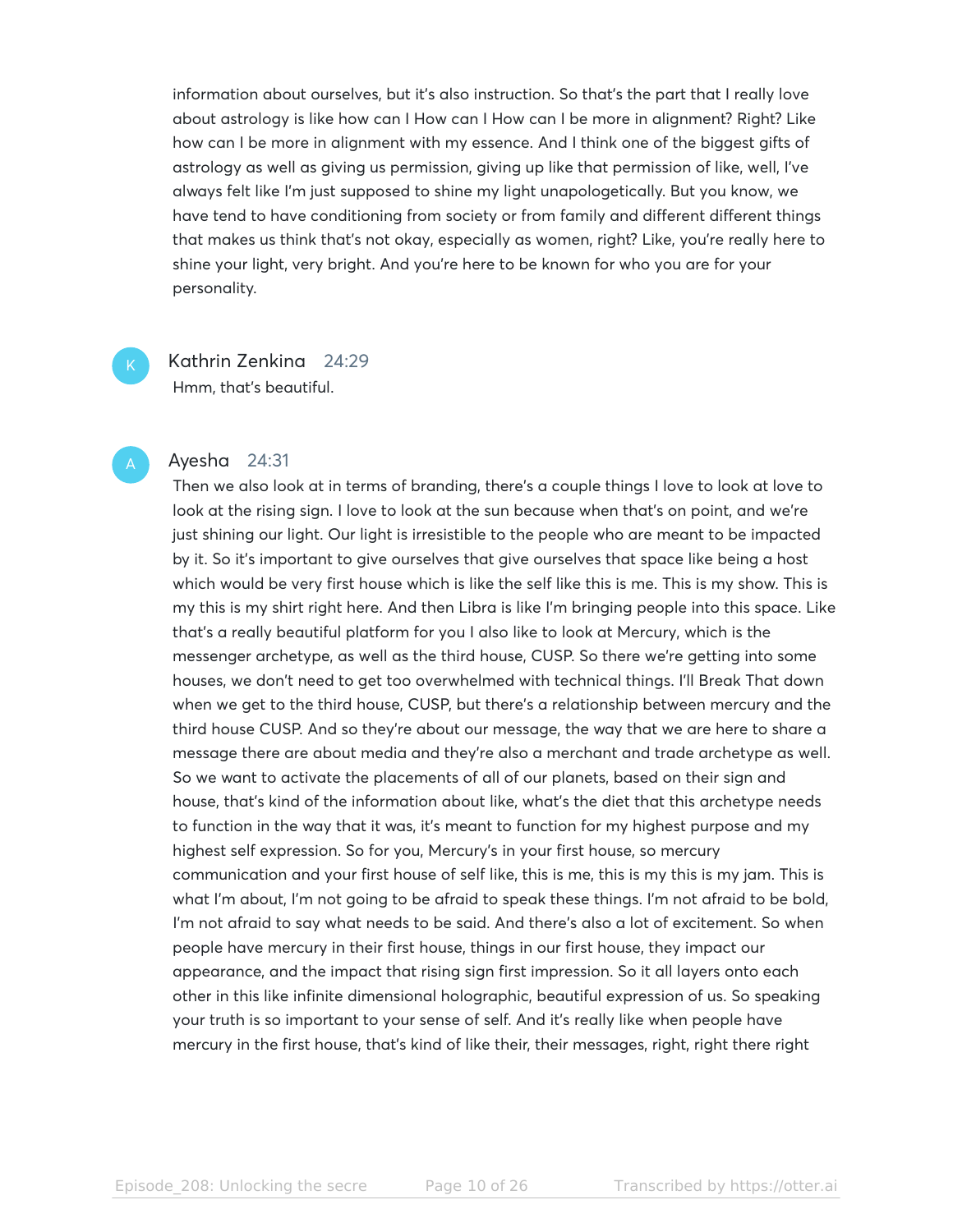there for you to see. But then your Mercury is in Scorpio. And Scorpio is more of a secretive mysterious energy that's more magnetic and it's more inward. So it's interesting how you're very extroverted and external. Yet there's also this very, very deep depth, like there's a profound depth that's going on here. You actually have quite a few planets in Scorpio. So Scorpio is a sign of mystery occult matters. What is taboo sex death rebirth, Scorpio is also a sign that I work with in terms of the energetic aspect of manifestation. Because Scorpio is connected with what's beyond the veil, and Scorpio is about transmutation and energy exchange. So sex is an energy exchange, death is an energy exchange. And Scorpio also rules joint finances as everything in life live somewhere in astrology. Okay, so Scorpios like inheritance, debt, mortgage taxes, sudden windfalls of money, money that's separate than the money we exchange our time for. That makes sense. I could literally talk about like just this for like two hours. So I'll just yeah. Your Mercury is like you're here to outwardly Express and really shine your light, but what it is that you're expressing it's almost like you're diving deep into the underworld and coming up back to the surface with certain gems to share very publicly,

# Kathrin Zenkina 27:39

You're literally describing me. I will say I will say a lot of people like when I, when I started, before I started sharing more of my my personal life, people would always be like, you're so mysterious. We don't know what you're up to. You're so mysterious. Who are you? And I'm like, and then I'll literally like, share my whole life. And it's still like, not enough. And I'm like, Holy fuck people. Like I'm doing the best I can What do you mean I mysterious I can never, it never really connected with me. But that's just I don't know, that's just how I show up. And also my human design chart, like I'm a to four profile. And that's like the paradox profile, where you are a hermit, but also a networker at the same time, right? So I constantly battle this, like, I want to be left alone, but I love people, but I also want to be on my own, but I also love people. And so it's just like this, that forwards and backwards forwards and backwards. That I feel all the time.

#### Ayesha 28:28

Yep, that's definitely part of your blueprint. And you and you get to be that and that's actually Scorpio is very magnetic. So you have Libra, like quite a few significant Libra placements and quite a few significant Scorpio placements. They're signs that are right next to each other. So Scorpio comes after Libra. So Libra is beauty and peace and let's talk and let's chat and like Libra loves having like a buddy for things like he will give you my gym buddy, like you want to come with me for this like partnership. So Libra loves having a counterpart, but Scorpio is all about that deep transformation. And each of us goes on that transformational path alone. So it's not that Scorpio is a loner Scorpio loves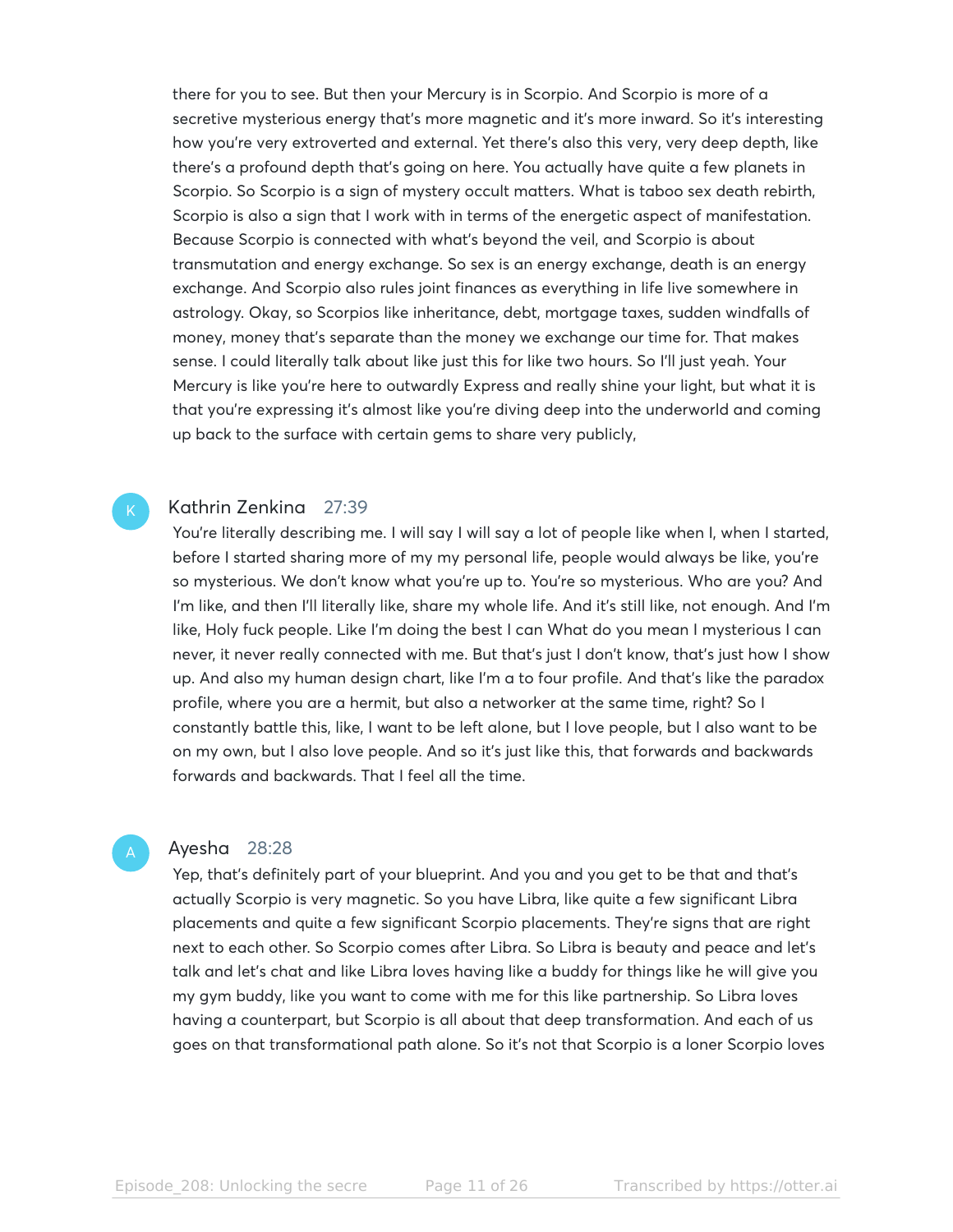connecting because Scorpio is the sign that rules sex. So that's about merging. That's about energetically tantric Lee, transcendental, the merging with others, very emotional and very, very deep. But it you do get to be private, like you do get to walk that line. Because when we activate our mercury by understanding this is the way you're always meant to express it. It's like that permission giving right? That doesn't matter if people think you're too mysterious, because that's, that's you spend so much time exploring the mystery that people don't people don't see that people don't understand how much time of your work is actually exploring the mystery deep within and how that's actually ineffable. Like you can't actually describe a lot of those processes, right. But when you have mercury there, you do have a gift describing it. Your words have a lot of power and Scorpio is also a very magnetic and hypnotic science. So when you have mercury in Scorpio, I always tell people And I know that you create hypnosis recordings that I've actually used myself in some of your courses. Mercury in Scorpio amazing for a hypnosis career path amazing for mediumship so if you've if you've seen ghosts if you've been contacted by ghosts, natural mediumship because Scorpio rolls death and Mercury's communication, right?

# Kathrin Zenkina 30:18

I'm just like, you guys can't see me but I'm laughing so hard at like, how much this all resonates and describes me. It's like ridiculous. What was the first thing you said before mediumship?

Ayesha 30:29 Hypnosis.

# Kathrin Zenkina 30:30

Yeah, yeah, yeah. Like I literally the first time I ever made a meditation, I played it for my mom. She was my first audience. And she's like, I think you're gonna make money with these. And I'm like, really? This is like, long before Manifestation Babe. Like what? And I was just getting into like, creating my own like, meditations, hypnosis, like subliminals like things with my own voice because I just know the power of like the subconscious mind responding to your own voice. And so I wanted to tap into that and she's like, you're gonna make money with these. And then the number one feedback I'd always get is like, Katherine, when I listen to your hypnosis, I immediately go into trance, it's like, it's like within two seconds. So that's freakin hilarious.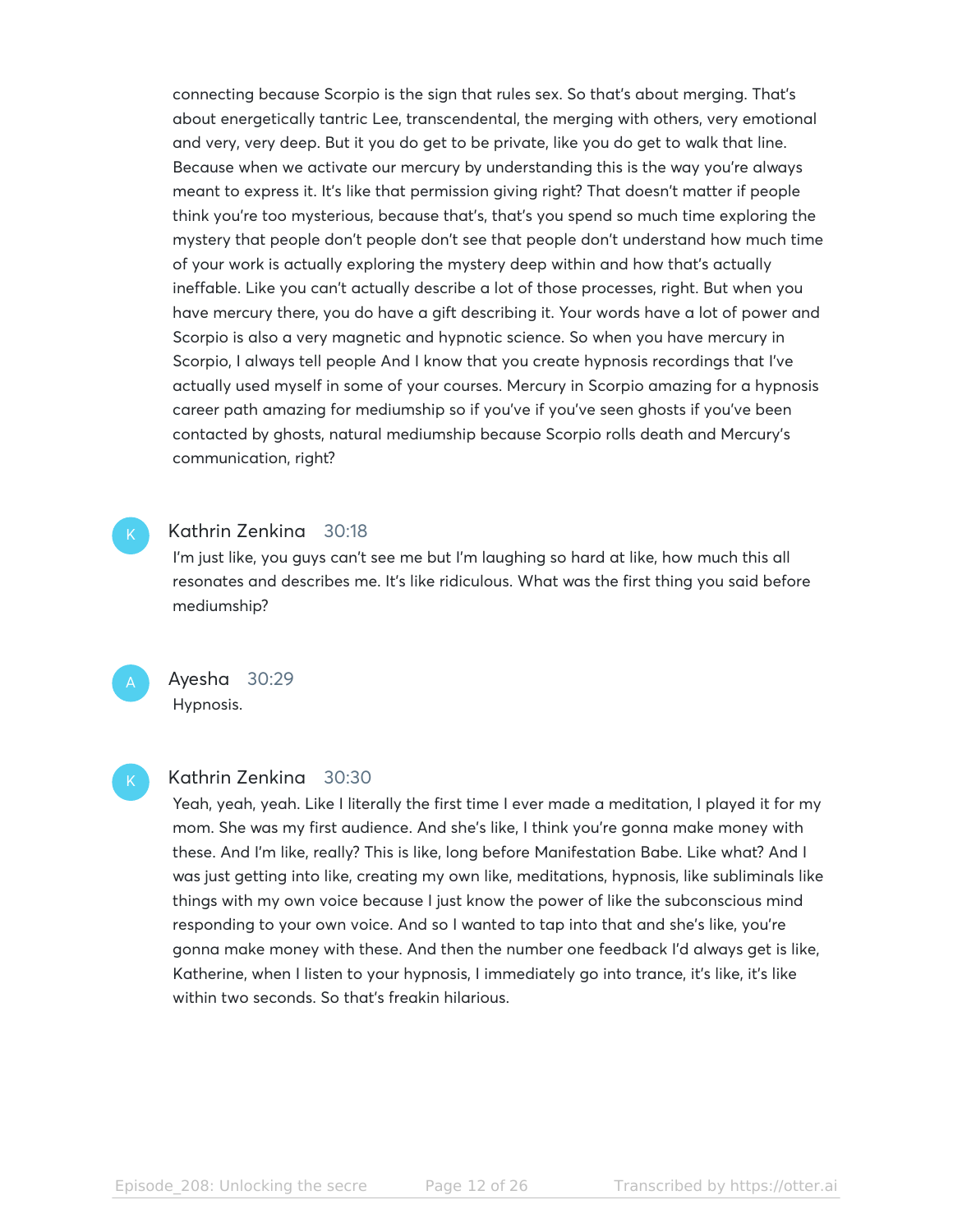#### Ayesha 31:08

Scorpio is a shaman archetype, the shaman, the alchemist. So when you have mercury here, and you have some other placements we'll get into in a second as well. There is a natural, like, you can just plug in, like you can just just plug right in there and receive the information or share the information without using a lot of words. So you know, Mercury Scorpio is very much like when I speak, I will speak from the depths or when I speak, it will be something really meaningful. But then you have a very social sun sign and rising sign. So like the way that you're packaging, this deep work that actually goes right, right into the depths of like the bottomless ocean. The way you're packaging it is like light and beautiful because that's Libra. So that's very attractive, very attractive mix. But I can see you living that. That's amazing. You also have venus in scorpio. So Venus is love, art, money archetype. So all the beautiful things. Venus is pleasure. Venus is what we value. What are our values. So activating our Venus and feeding our Venus is something we can really work with when we look at our chart. So just for the listeners, if you're like, Where do I even start like, I recommend thinking about your Venus as well, because Venus is about the flow of money. But Venus is about the feminine flow of money. So what I mean by that is it's not about toiling and struggling and sacrificing. It's about attraction and receptivity. So we want to activate our Venus. So it's actually that mystery, that depth that secrecy holding a few things back, not feeling that you need to put all your cards out there, that is actually activating your Venus and Venus in scorpio is very sexy, very hypnotic, very magnetic. So that's something that you can also tie into your branding in some way as well. I do like to find inspiration from Venus, and it's in your second house. And the second house is the house of money. It's the house of money. It's a house of our self worth. It's the house of our wealth, it's the house of savings, resources. It's the house of the money that we earn ourselves. So there's another house, which is about joint resources. And that's actually where you have your moon. So your Venus is in a very powerful space for earning your own money as well as merging resources with other people. It's very magnetic. It's about pleasure. So pleasure practices, even sexual manifestation like sex magic practices, and simply embodiment as well. That's a very nice way to activate your Venus.

Kathrin Zenkina 33:37 Beautiful. ,

### Ayesha 33:38

Yeah we like to see that, we like to see Venus in the second house. We like to see Pluto in the second house as well. That's one of those billionaire placements that Bill Gates has Pluto in his second house because Pluto is the planet of death and rebirth. And so wherever it is, it's the area of our life that goes through the greatest transformation from

Episode 208: Unlocking the secre Page 13 of 26 Transcribed by https://otter.ai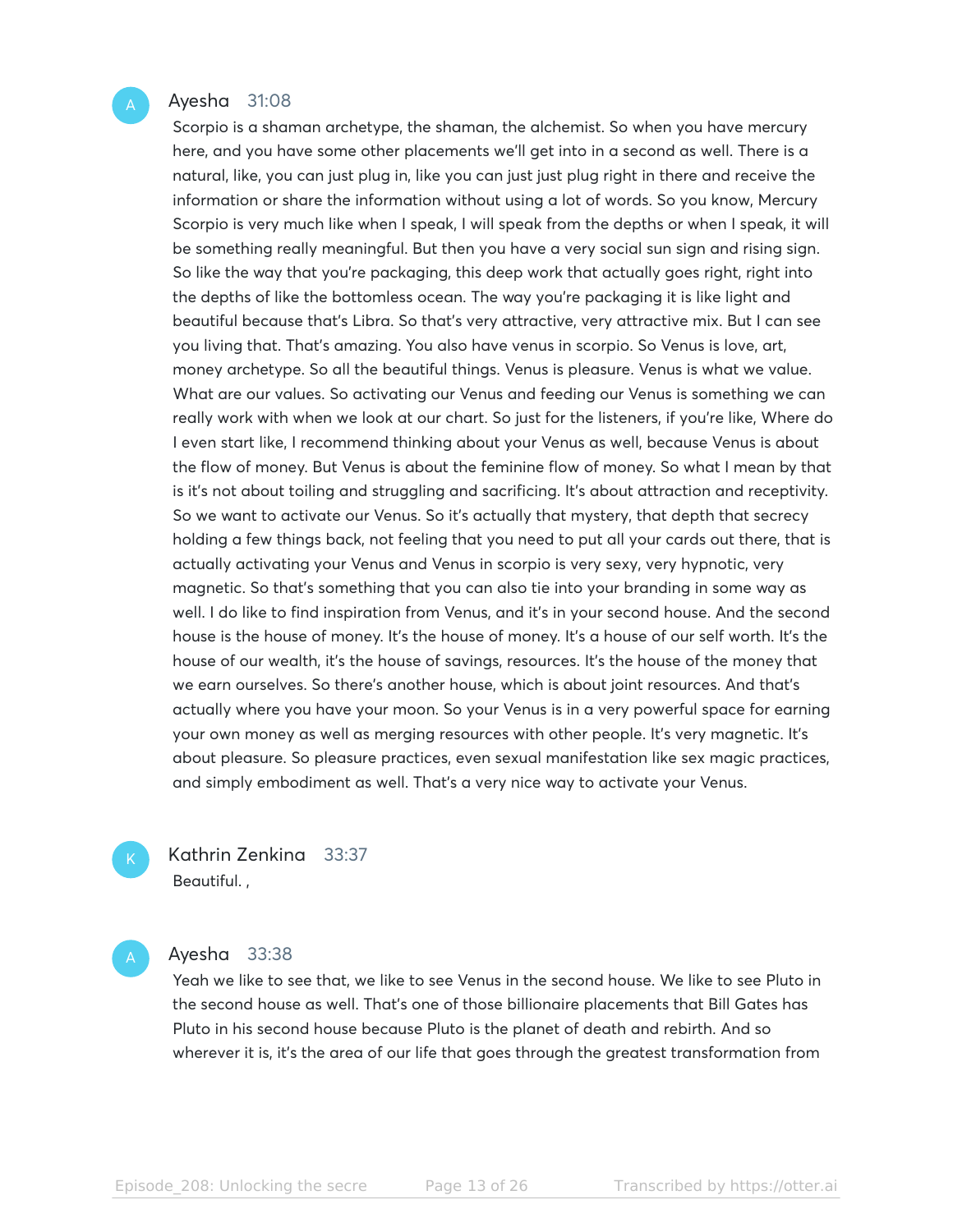the beginning to the end.

### Kathrin Zenkina 33:57

Wow. I always say I'm going to be a billionaire one day, so

# Ayesha 34:02

I wouldn't be surprised with Venus and Pluto in your second house in Scorpio. Yeah.

# Kathrin Zenkina 34:07

Oh my god, by the way. Um, one question just real quick just to give, just to answer a question that's popped up a lot. There was a common theme about people being like why are Scorpio - and it kind of makes sense. Like I can probably share with you like one theory I have, but obviously I want to hear from you. Why do people say like Scorpios are difficult or people don't like being Scorpios or ugh she's a Scorpio, ugh he's a Scorpio. Like, honestly, I think that I kind of came from that background because I do have one person in my life that I don't have a relationship with anymore that is a Scorpio and I just didn't have the best experience with them. And the way that you're describing all this and I didn't know I had so many placements in Scorpio just because I literally did not know how to read charts and I'm like seeing what you're showing me. You make me want to be a Scorpio so like what is up with that?

#### Ayesha 34:59

Every sign is part of a perfect hole. But yes, we can have challenging experiences with some signs for sure. Geminis have a really bad rap Scorpios can have a really bad rap. And it's because they're very intense and Scorpio is literally a sign of power. So what do people do with power, it's up to them what they do with their power and Scorpios all have to learn a lot of lessons about how to wield power in the rightful way because they have such an unnatural access to like raw power. So the shadow aspects or shadow potentials of Scorpio: manipulation, paranoia, obsession, even stalking. So it is a very intense sign like life and death is intense, right? It's a sign of death. It's a sign of sex. It's a sign of money, like one aspect of money, joint resources. So those are things that can bring out the ugliest side in people. So for example, prenuptial agreements, wills, inheritances, that scorpionic energy, because it's merged resources. And those are things that people ruin their families, but it's human beings that are making the choice to bring out the shadow potentials. And often it's also you know, privilege and the way people grow up, we don't all have the privilege and the consciousness to like, go on our healing journey and live our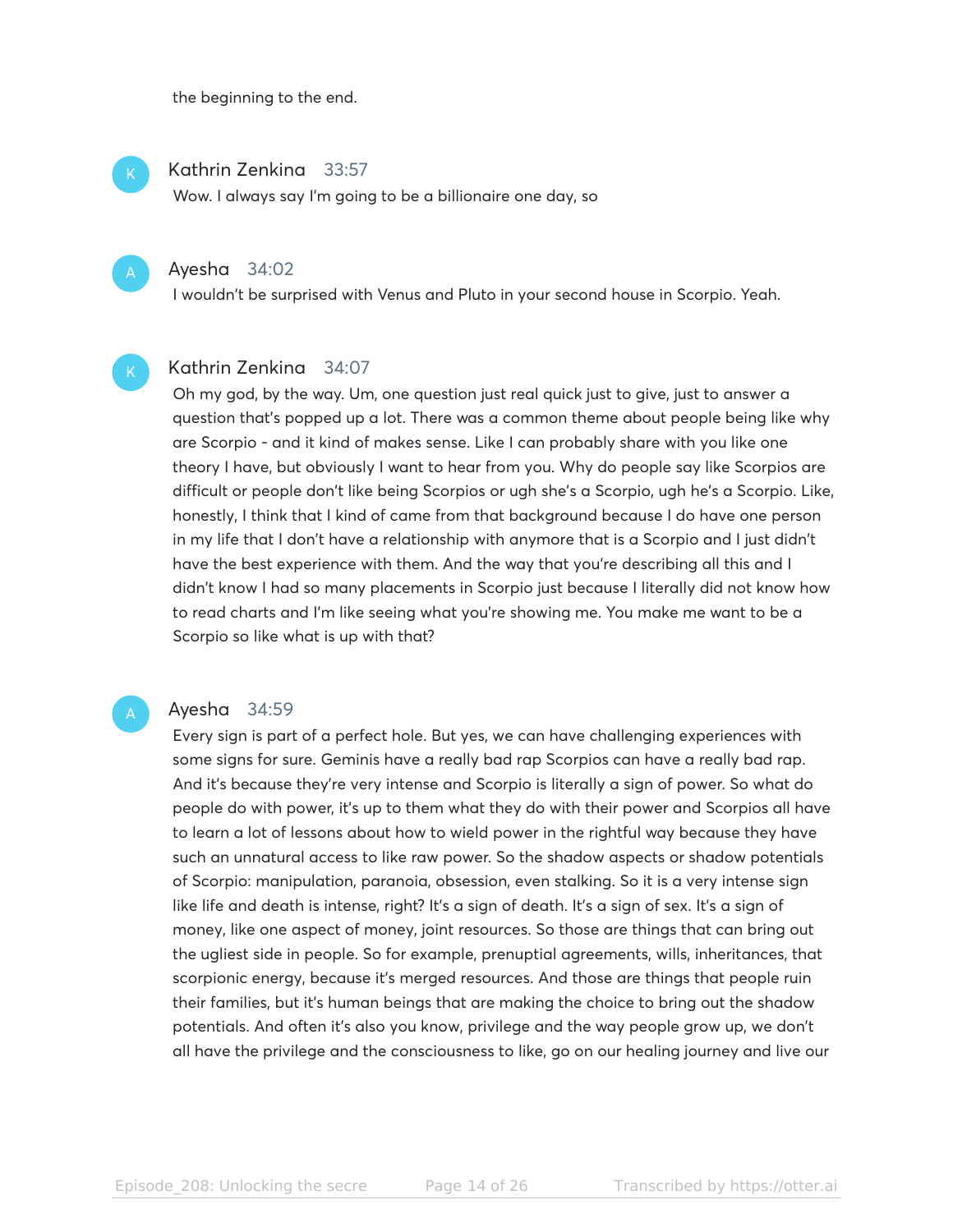highest self. But every sign has shadow potentials, and every sign is part of the perfect hole as well.

# Kathrin Zenkina 36:19

Another quick question I have before we move on, because you did just talk about mercury and this is just a personal question. How can I fucking thrive in Mercury Retrograde when Mercury Retrograde has such a bad rap? But literally Okay, this has been a theme I've noticed for almost two years, maybe three years now. Every single launch that I've ever scheduled in my business has landed on Mercury Retrograde. I do not plan this it just every fucking time, it's my launch week. And I go on Instagram and everyone's talking about Mercury Retrograde. I'm like, Are you fucking kidding me? It's Mercury Retrograde again, like, how did I do this? And yes, I do experience you know, funny tech issues like my team will be like, what the hell is happening to the opt-in page, and then I'll literally look up. Oh, it's Mercury Retrograde. Okay, that's why. So obviously, I experienced the hiccups. But I have been so unafraid of it. I will still travel. I'll still do all the things. I'll conduct my business, business as usual. I'll do my launches. And I'm just curious what keeps magnetizing me towards Mercury Retrograde.

#### Ayesha 37:18

I love your questions so much. So first things first public service announcement. There's nothing to fear, like there's so much fear around Mercury Retrograde. And, you know, obviously as an astrologer, I'm going to notice this, it's almost infamous. It's like an infamous time of like, Oh no, it's Mercury Retrograde. It's our choice as conscious creators to live in fear or live in love. And there's always, always, always a potential for retrograde. So something I often- if you ever read my writing about retrogrades, something I reallyit's really important for me to kind of share this message is that retrogrades happen for a reason. And every single thing that happens, happens for a reason. It's not an annoyance, it's not fucking you up. It's not an obstacle, it's actually an opportunity. And I think the reason why you personally are thriving during this time is because the gift of mercury retrograde since Mercury's perception, mindset, thought and communication, the gift of mercury retrograde is having a perception which is nonlinear. So when it's going direct, we can be very linear. One plus one is two, this is the thing, this is the thing. And when it's not direct, we're accessing a nonlinear space. So as a Mercury Scorpio, you're tapped into the deep, subconscious pulse like that's a very, you know, you're already tapped into something nonlinear because you're tapped into what's beyond the veil, you're tapped into past on spirits, you're tapped into all of this deep energetic stuff. So I think when people have mercury in water signs, which is the element of emotion, so Pisces, Cancer, Scorpio, I feel like they do better during Mercury Retrograde because they're like, oh,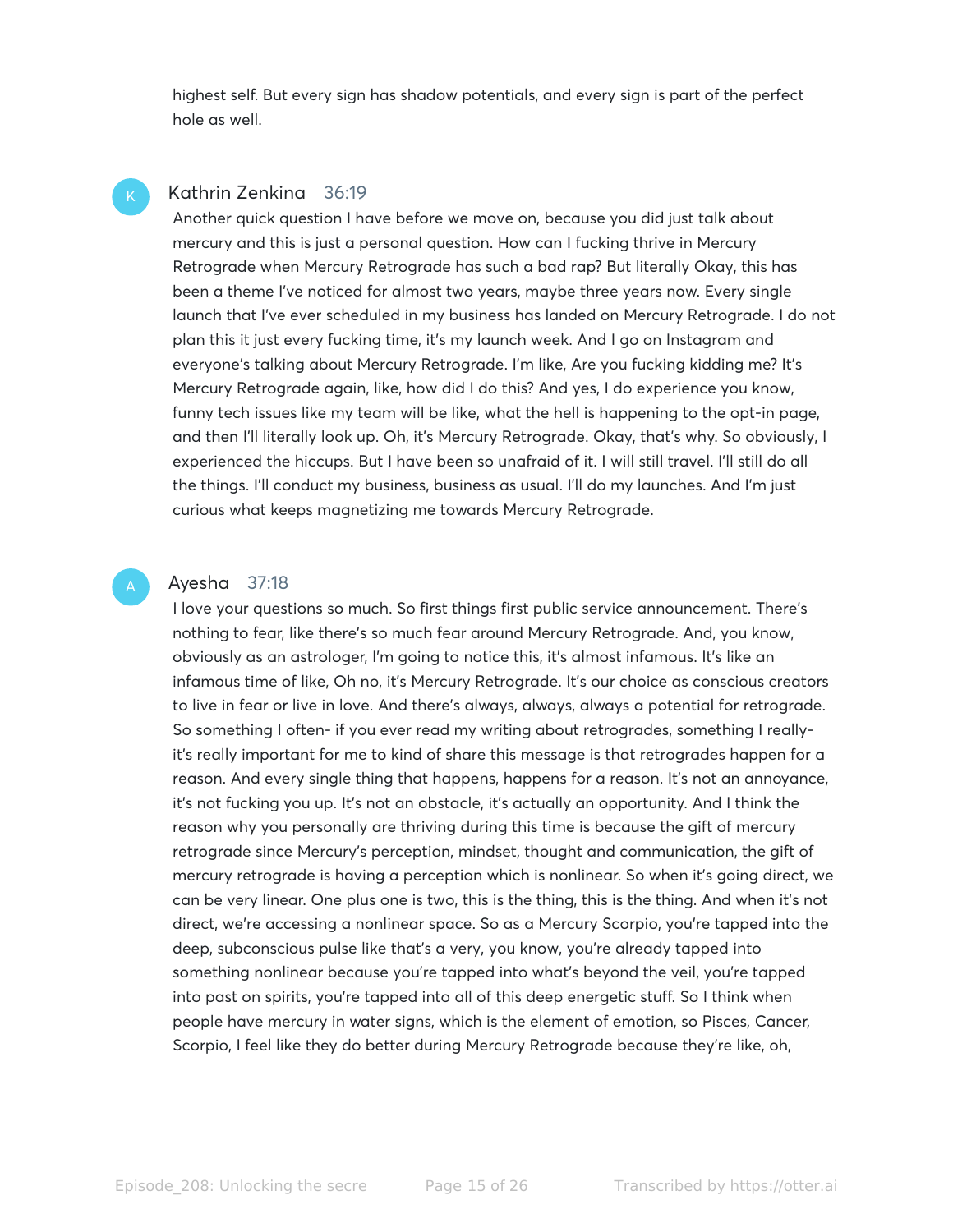everyone's flowing now, because it kind of forces us to flow. Yeah. And what I really recommend during mercury retrogrades, for all of the listeners is, it's a time to re-examine, it's a time to reevaluate. It's a time to reflect on the direction you're going. And yes, that can be, you know, annoying when we have certain plans or something like that. But if something comes up, there's always going to be some kind of gift in that exploration of that. And it's a great time for creatives, intuitives and psychics because they're already tapped into the nonlinear timeless nature of reality, right?

#### Kathrin Zenkina 39:20

That makes so much sense. That's amazing. Thank you for answering that.

#### Ayesha 39:23

My pleasure. And so there's a couple of more things we'll chat about. I could easily literally just talk about this really 10 million years. You do have your moon in Gemini, and you have it in the eighth house and the eighth house is actually the house of Scorpio. Okay, so there's 12 houses, there's 12 signs, and every house is associated permanently with a sign so there's a natural rulership in everyone's chart, the eighth house scorpionic themes. Now when you have the moon in the eighth house, this is a very, very, very psychic placement. So already mercury in Scorpio, very psychic placement, Moon in the eighth house, very psychic placement and it's a house of merging resources with others. It's a house of business, of finance, of sex , death, Tantra Kundalini energy. mediumship, just meditation. It's plugging into source and recharging from plugging into source. You do experience intense emotions, when you have the moon in the eighth house actually I have my moon in the eighth house as well. So there's a great intensity of emotions that people when they don't have eighth house placements, or Scorpio placements, it's kind of hard to understand the intensity of it, because it's really the archetype of the Phoenix that rises from the ashes. So when you have the moon here, there are going to be emotional deaths and rebirths that are quite intense that happen throughout life. When we have placements in Scorpio or the house of death. We are here to die before we die. We're here to experience multiple deaths throughout this lifetime. And that's part of our evolution. I'm like do I want toto open this can of worms of this next part of things I want to share? Go for it. Something else that I just encourage everyone to either get a reading to find out or look into yourself is the north and south node. So this is a really big part of my work, I can literally do a 90 minute reading just on the north and south node.



#### Kathrin Zenkina 41:05

We had a lot of questions specifically, that's where I was gonna go next. So yeah, go for it.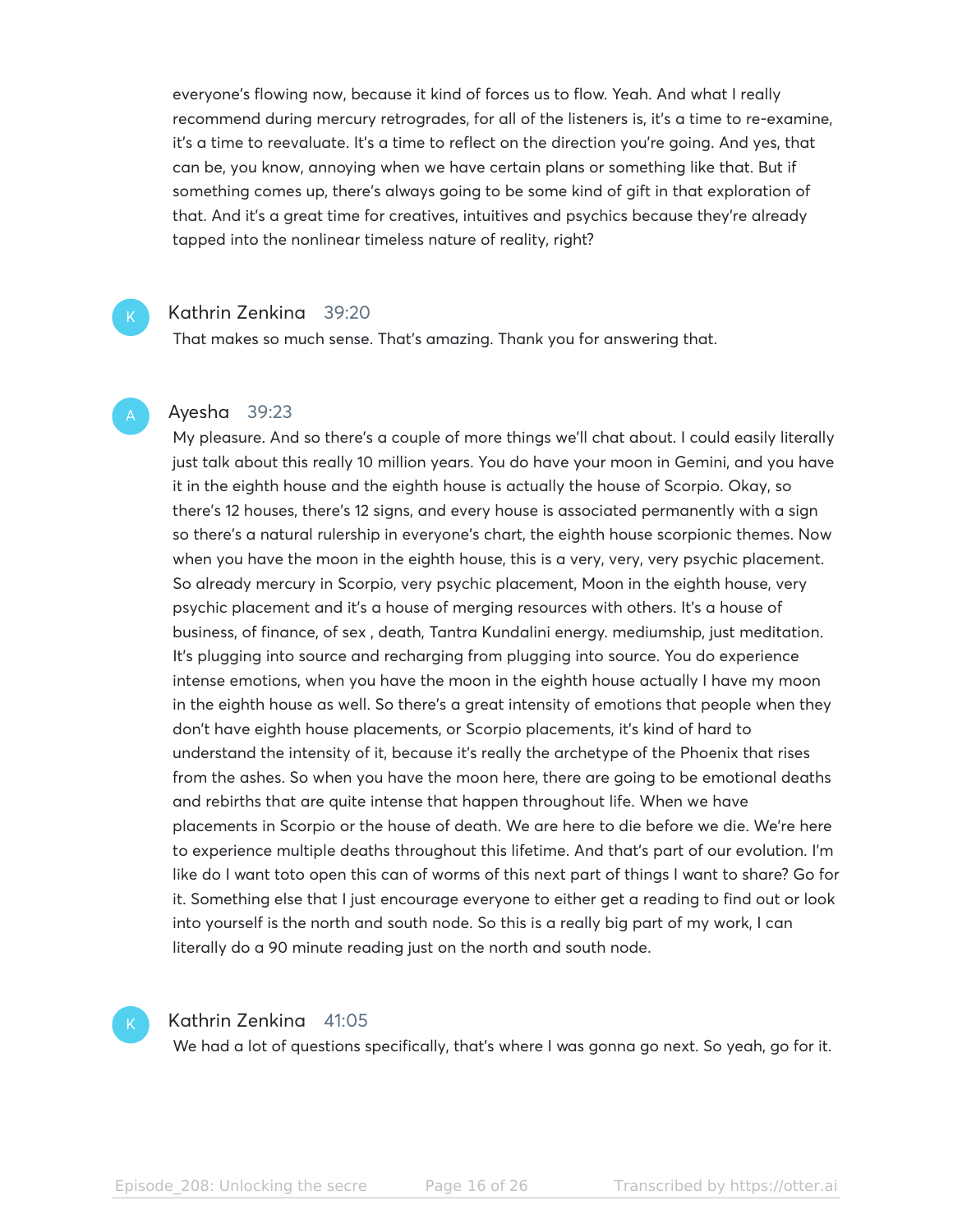#### Ayesha 41:10

Okay, sweet so I'll chat about it. And then maybe we can read some questions in and I'll just keep your chart open, because it's kind of it's kind of nice how it's leading the session right now. Yes, yes. So the north and south node are the nodes of past life, karma and future destiny. So the south node is past life karma. And it's exactly opposite to the north node. So no matter where they are, they're always exactly opposite to one another. So the south node is talking and indicating what are themes, situations, roles, experiences that we've mastered in past lives, we've thoroughly experienced these themes that I'm about to break down for you, Katherine, we've thoroughly experienced them. So in a way, they are our comfort zone, they also offer certain superpowers, like we have resources from these past lifetimes, our soul retains the memory of certain skills and things like that. So we come into this life kind of thinking this is who I am. Now, what we're actually here to do is to alchemize that energy of past life karma and transmute it into its exact opposite. So the north node, which is our future destiny is who we came here to become. And it's by the nature of it, it's out of our comfort zone, by the nature of it, we often, we start our lives thinking we are the energy of our south node and I'll break it down more in a moment. But, and we might look at someone who is really expressing and embodying the energy of our north node qnd think, well, that's so great for them. That's not me at all. But that's so cool that they're like that. But really, we are supposed to transform into that energy. So for you, it's really about I'm like, Oh my god, how do I just say just enough without talking for like 10 hours? But your north node is in Sagittarius, and it's in the third house. So Sagittarius is a sign of adventure, philosophy, meaning, wisdom, religion, even it's kind of like guru energy, actually, and the south node is in Gemini. Now Gemini is the sign of the twins, it's a sign of duality. It's a sign of being a chameleon. So what I usually like will see for people when I have readings with people with this placement is that you may have had past lives, where you had to shape shift depending on who you were with. So you may have socialized, for example, as a socialite who their mother is like, Okay, this guy is this person from this house or this business so you have to talk to him about this, and knowing how to shift between different groups and say what they want to hear. But going home to your own room at the end of the night, and not knowing what you believe in, not knowing what you - what really are your opinions, because you have something to say to all these people, so very much socialized to shapeshift. And it can also be read as maybe also a past life of being a spy, or a journalist or someone who is like, you know, I believe that our south node placement indicates more than one past life, I believe it indicates a pattern that we've thoroughly explored in many different ways. That makes sense. ou know, some Sagittariuses, they just say whatever the fuck they want to say. And they don't, they are basically the same regardless of who is around them. Whereas Gemini and you're in the south node placement, we're going to talk about more of the shadow potentials, because we're here to learn a lesson from the south node like this is karma that's coming up for healing in this lifetime. So saying what you know people want to hear, you automatically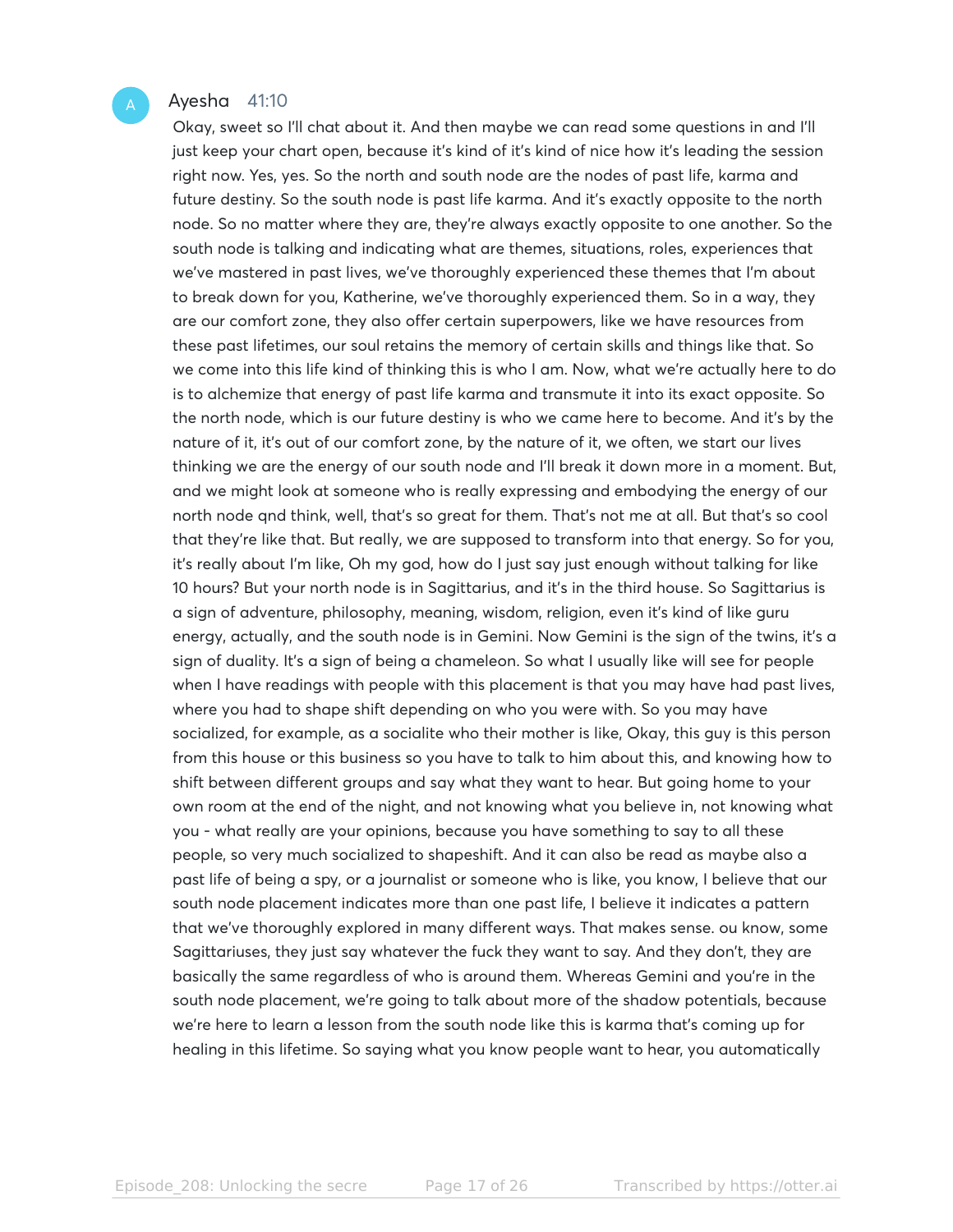know what people want to hear. Because you have the, you've been trained, you've had that experience where you can, like, I know what this group wants to hear. I know what's going to impress this. I know something about every topic. So I can always be very interesting in conversation. But it's about finding what is your personal truth with a capital T, rather than just yeah, I know all this info about all the all these different things. I know all these interesting facts and interesting stories. It's about yeah, but what's your personal truth? Gemini can see both sides of everything. So it's like, you can really get along with absolutely anyone but in this lifetime, you're here to learn that yeah, I see the validity of all these different ways, but this is my truth. And that why is it my truth? Because I feel it. So Gemini is an air sign. So that's intellect, logic and thought, and so a great way for all the listeners to work with your north and south nodes is tap into the elements, use your intuition. So south node in an air sign, you're processing, being very in the mind, being very about communication and being that kind of shapeshifter because it's in Gemini, being that shapeshifter and having something intellectual and interesting and stimulating to offer the conversation. But Sagittarius is fire. So it's like, this is my truth, why? I don't need to prove it, I feel it within myself. And then it's in the third house, which is the house of social media. People with third house placements, they often blow up on social media, they often, just you're here to share your truth with the audience on social media. And it's quite, it's quite current. It's like, this is what I'm into right now, because it can also be the house of news, as in the newspaper, or podcast, blogs, where it's like, this is what I just learned yesterday. This is what I'm thinking about right now. Like it's very, it's very fast paced. Yeah. And then we also can look at the third house cusp, which is the line which indicates the beginning of the third house for more information on branding. So that could be that part of the messaging that you came here to express or when you adopt this type of messaging it increases your magnetism because you're in alignment with your blueprint. It's ultimately a message of freedom and liberation because Sagittarius is like liberation, adventure, life is an adventure, life is a quest. It's very, it's very meaningful. Whereas in the Gemini south node, if you stay in the kind of people pleasing, I know what to say to everyone to impress them, it feels like life is meaningless.

#### Kathrin Zenkina 46:23

Wow, this is the most exciting astrology reading I've ever had, like, you make me want to log off and like go slay some shit right now. Like, I'm just, I'm just stoked. Remind me, what did you say? Um, there is a certain placement that would make people blow up on social media is that the north node or specifically the third house?



#### Ayesha 46:41

So it's different placements in the third house. So the third house is the house of media. So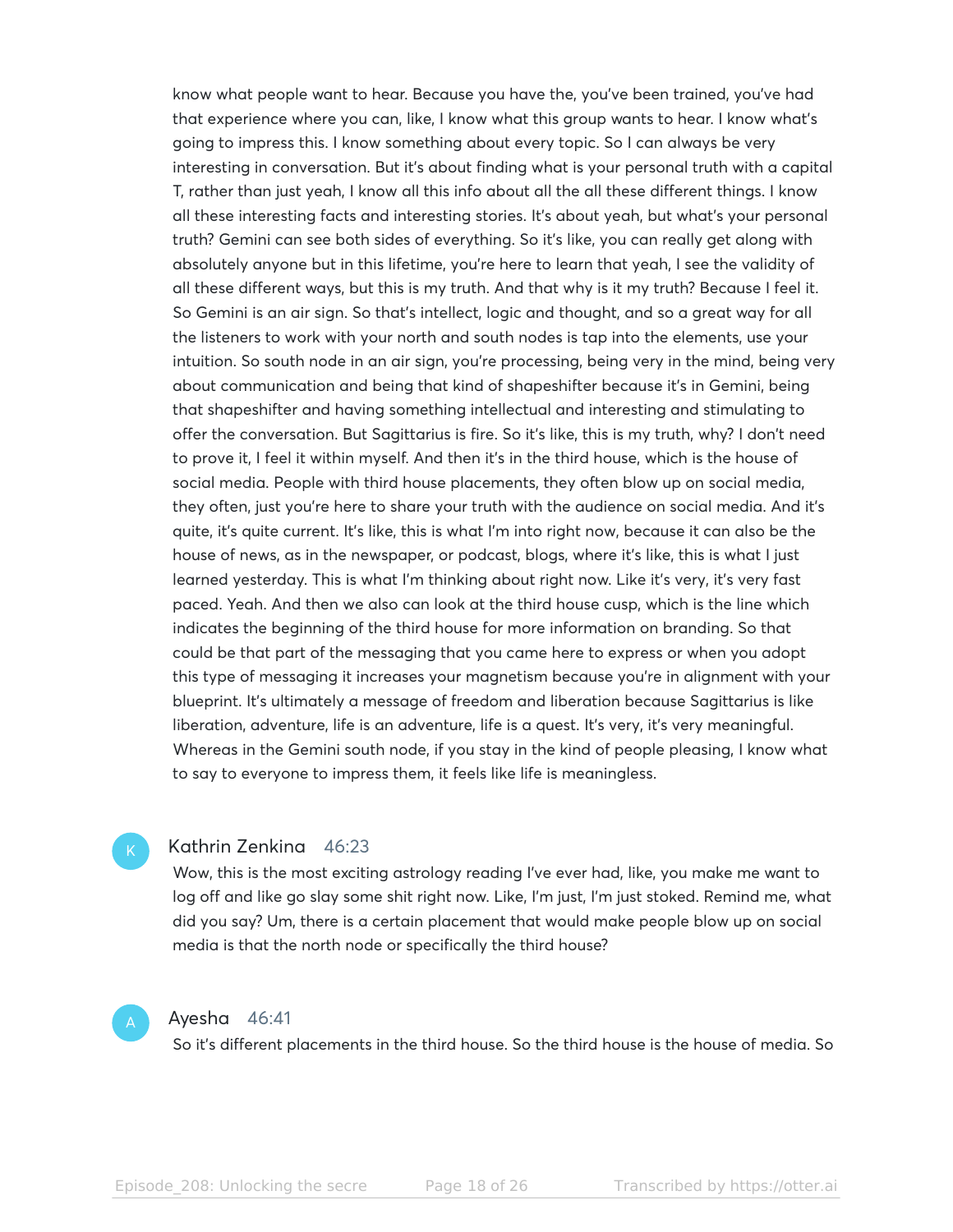depending on what is actually there, that will determine what's kind of relationship or the expression. So for example, the north node, that's destiny. Got it, okay. My destiny is to be an influencer. That's definitely yeah, for sure, like sharing your message of freedom with an audience on a media platform. And so when we, when we align to our destiny, that's when life really changes, like aligning to my north node was completely life changing for me. And I knew it intellectually, but it's hard to let go of the south node. So it's not just simply like, Oh, I'm gonna not be this, I'm gonna be this instead. It's not like that, because there's a process and a journey that happens for us to become that person. And ifsomeone has, for example, the sun in the third house, for the readers out there, like Venus in the third house, Mercury in the third house, that's going to be beneficial for having a social media. So if you're someone who's like shy, but you have these placements, I encourage you to go out of your comfort zone, because you're going to activate new parts of yourself. But there can also be things for example, like Saturn in the third house, which would bring more of a sense of restriction and heaviness. That doesn't mean someone can't blow up on social media. It just means that if they put too much pressure on themselves to show up all the time, they're not really doing themselves any favors. And so it's kind of, you know, Saturn is a very deep topic. Saturn isn't something negative, though. It's also something people get kind of scared of. But Saturn is trying to help us grow. So Saturn is kind of like the stern teacher energy. And so where we have it can be this place, we feel this a bit of heaviness and pressure. So it's about choosing how we work with that energy.

#### Kathrin Zenkina 48:11

Okay, I have questions about Saturn, right? before I get there, I just want to make a comment, just like a confirmation of what you said, the whole south node, north node thing is literally like my life, my life story, because just my whole childhood is very south node energy. And you said like, when you incarnate did you start with your south node is that kind of like how you start with your childhood and stuff like that?

#### Ayesha 48:32

We kind of feel like that's who we are. Because we have a soul memory of that. And we meet really people, or situations that resonate with the past life and we'll like gravitate to that naturally, because of a sense of soul familiarity.

# Kathrin Zenkina 48:44

Got it, I was the queen of people pleasing. And then everything shifted for me. And like I said, I'm still letting go of those parts. But like, everything shifted for me when I really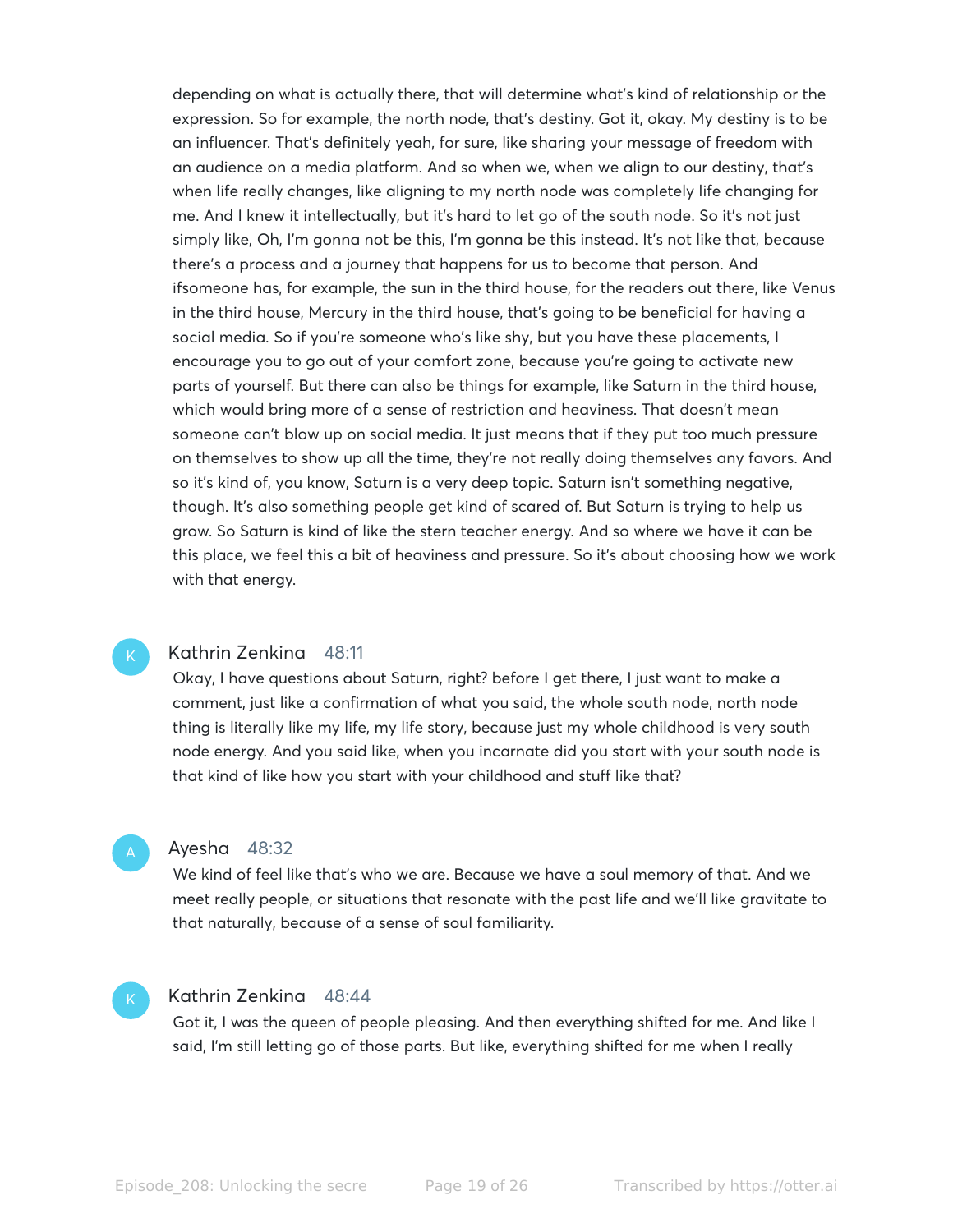embodied of like, I don't care anymore, what your opinion is, I don't care anymore with that. Like when I told my parents, I'm not going to medical school, I don't want to be with this boyfriend anymore. Like that first, like massive transformation that I had, was because of this north node energy. And like every level that I've gone to from there, it's just been that north node energy of like, this is my truth, because I feel it. And it's no longer, you know, using it's no longer cerebral. It's no longer a cerebral process where I'm like, but does this make sense? Is this logical? And, you know, does it fit into this way of thinking? Does it fit into that way of thinking? And it's just like, No, I don't care anymore. This is just how I feel about it. And I will say that I every time I embody that energy, it's just like, big explosions in my life, big explosions in my business. So that was really cool. And there's so many questions that you guys asked, um, you know, when I asked if you have any questions for today's podcast, like it was a lot on north node, south node. So go back and re-listen to that and like, go do your own research, book a reading with Ayesha, like this is so incredible, I'm having so much fun. You mentioned Saturn. And, you know, I'm currently in my Saturn return. That was another question that showed up for a lot of people. At first, I felt my Saturn return starting like last year. And it was just like, I felt like the whole world was ending because I felt like I was just going through a massive transformation where I wouldn't know where I would end up on the other side. And I feel like I finally got a, like a grip on it. I still feel like I'm in a massive transformation. But I am like, 28 now so I know I'm still going through it. Can you kind of talk about what the hell Saturn return is? What it means, and I know that there's like Saturn and different planets or different signs as well. And kind of like what that means as well.

### Ayesha 50:41

Yeah. So it's interesting that you segue to that, because your Saturn is in the house of childhood. We're going to be getting into some possibly tender topics. Are you okay with that? 100% Yes. And before we actually talk about that, I just wanted to just add one more confirmation in here because one thing I didn't mention about your south node that it's in the ninth house, which is the house of higher education, as in university, like education, so I would be willing to bet that you did have a past life where you went very high, like fuckin masters, PhD, the whole thing because of other people wanting you to do that. You probably have experienced that in a past life.



#### Kathrin Zenkina 51:16

Almost repeated that. Almost repeated that. Okay, good.

Ayesha 51:22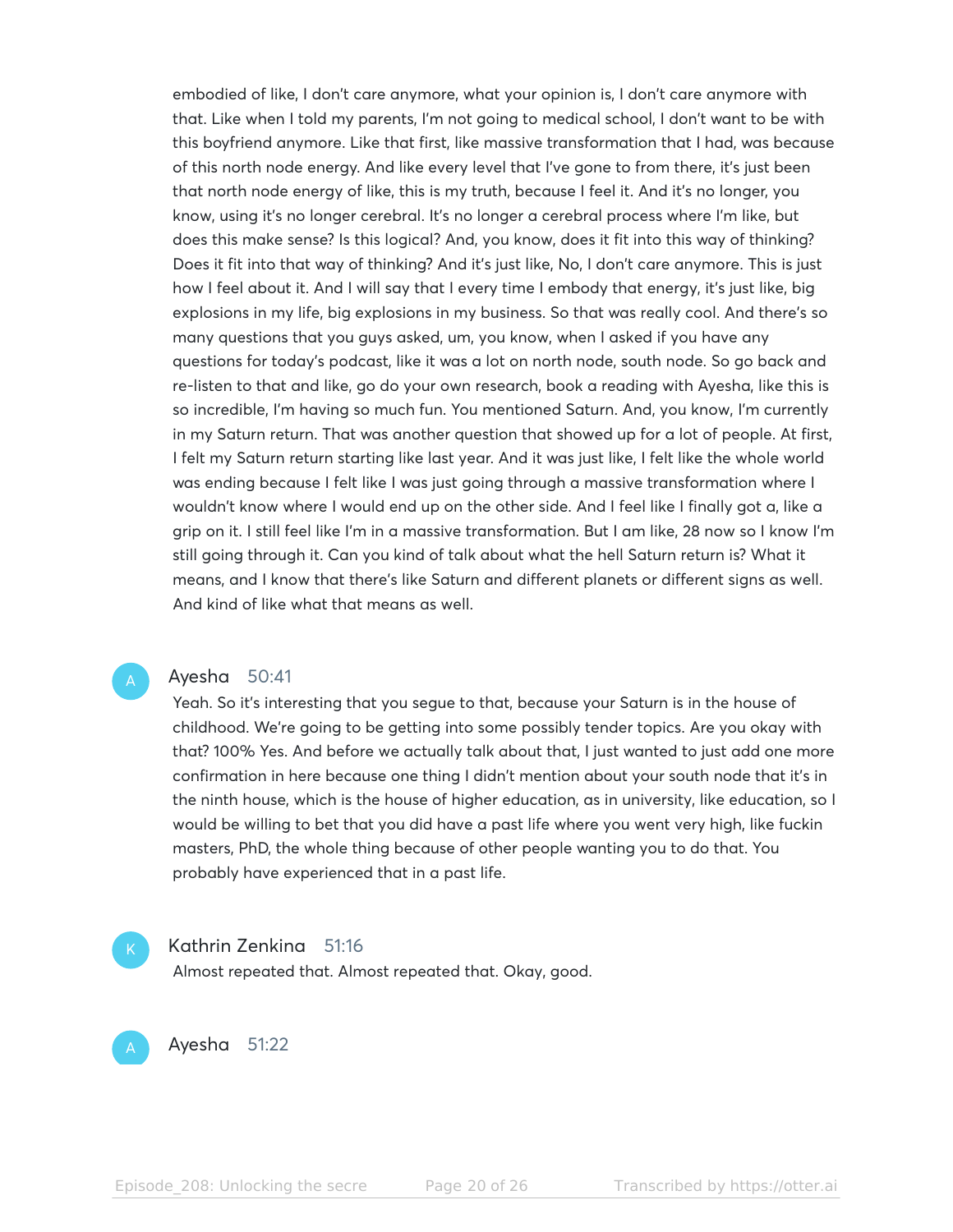Yep. And so your Saturn, Saturn is, you know, our Saturn return it's another kind of infamous transits. Oh, no, I want I need to survive my Saturn return. So let's reframe that. And let's not look at it as something that we need to survive. And let's not be the victim, not that you are doing that. But this is a message for everyone who's listening. Like, let's not be the victim of any astrological transits. And let's understand that everything is happening for us. So Saturn is a stern teacher. And Saturn is the planet of father time, responsibility, obligation. Saturn is a master builder. So mass building something like a piece of architecture requires boundaries, restrictions, hard work, showing up, consistency, so it's not light energy. But for example, if we didn't have restriction, because Saturn rules restriction, if we didn't have restriction, and you're building like the Golden Gate Bridge, there's a lot of things you can't do when you're building that bridge. And because of those restrictions, 1000s upon 1000s of vehicles and semi trucks get to drive over that bridge without crumbling to the ground. So Saturn is this amazing architect, where we have it in our own chart is an area we feel a sense of restriction. And it's an area where we might feel a sense of fear, we might fear anxiety about this, you do have some other planets in your fourth house, which are indicating a lot of change and chaos, possibly deception, just in the shadow potentials of these planets in the childhood home. So Saturn in the house of home is like, you know, for example, there could be a lot of pressure to succeed because Saturn gives this feeling of like pressure. And the fourth house is the house of our childhood, the home we grew up in, divine feminine energy, the Divine Mother itself, as well as our home now. So it's interesting that you're doing home renovations right now, because Saturn is like, okay, doesn't matter how long this takes, if it's important to do this, I have to actually do it, I have to show up and get it started and commit. Saturn is a very committed energy. So Saturn in the fourth house is great for like, for example, eventually owning properties, having rental properties, things like that, that are like you're signing a contract, this is for real, this is for long term, Saturn loves long term. So in terms of our Saturn return, what it is, I almost want to say forcing because in a way kind of is what it's really encouraging us to do is do the healing of the themes of the house that it's in. So when we don't, that's when the Saturn return becomes a really, really, really hard time because there's no loophole. So this is my big message for people with the Saturn and Aquarius are going through their Saturn return right now. There's no loophole. So when Saturn, when you feel that energy, okay, so I'm just gonna get a little bit trippy on your audience right now. Start to understand your Saturn. So I actually have a free PDF guide, by the way, you guys can download it. I'll give that information later. But just if you don't know about the themes of your Saturn, so look at your Saturn, look at the house, look at the sign. And then reflect on how you feel about this area of your life. Right you'll probably detect that Saturn feeling when you even just think about this area of your life. It's like heavy, it's like a restrictive, it's tense and there's pressure, it can feel like there's something hard on you almost like this aura. So feeling the energy of Saturn and then during your Saturn return, start to recognize when that Saturn energy is present, and then take that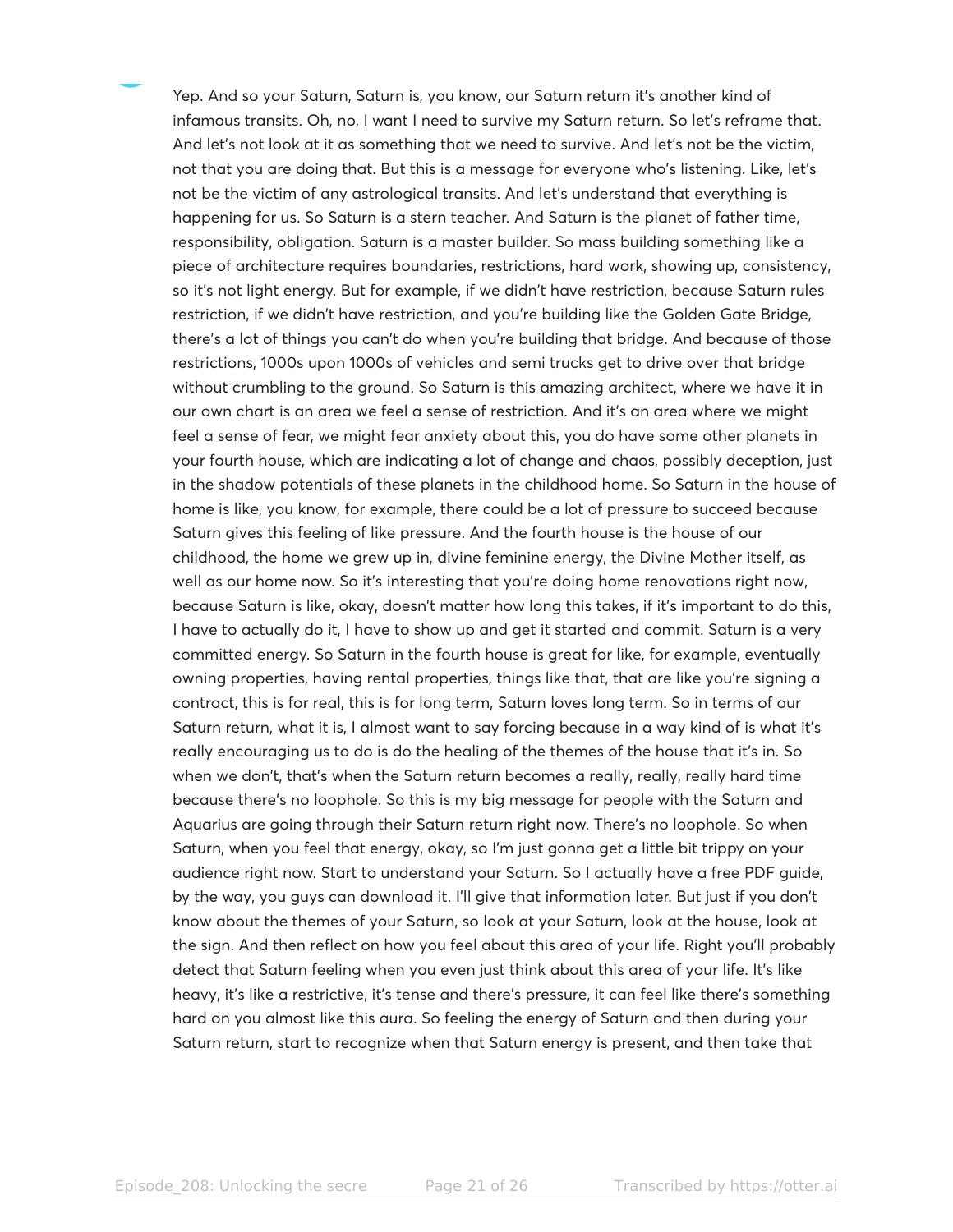time to have a pause and self reflect and be like, Oh, this is Saturn energy. This is a Saturn lesson. And then do the lesson, step up to the lesson because when you try to find the loophole and avoid that's when everywhere we turn, wall, oh, there's another wall or there's another wall like we can't run away. So even if we've spent our whole life up until we're 28 and we're having our Saturn return, we spent our whole life being able to get away with not dealing with this, that is not going to fly during the Saturn return.



# Kathrin Zenkina 55:08

Hmm, that makes sense.

#### Ayesha 55:11

Yeah. So this is a time of like re-parenting, healing any mother wounds. And sometimes the mother wound isn't even about our relationship with our mother, sometimes it's about our maternal lines, unprocessed trauma, which you know, there's a whole reservoir of women's pain that kind of exists, right? So we get to heal our ancestors at this time, we get to heal our lineage at this time, we get to heal our descendants, like our future people that we are the ancestors of and so it's really powerful, really beautiful time. And your Saturn return, yes, it did start when Saturn entered Aquarius, but it's going to be a little while until it's actually exact on your Saturn. So my Saturn return ended. So I was the one before you with my Saturn in Capricorn. Oh, actually, it's pretty, it's pretty close right now I just turned on the transit so it's definitely, definitely pretty close there. So this is gonna be the height of the intensity when it's actually on your Saturn. And this whole experience, I really felt that it didn't end until Saturn left the sign of Capricorn and entered Aquarius and then initiated your Saturn generation into their Saturn return. So it really transformed and initiated me into who I was always here to be. And there were times when it was hard. And there were times when it was like, you know the satisfaction that we get from actually doing the work. And one more thing about Saturn is Saturn's a stickler for the rule. So it's like one of the rules is, there's no loophole. It doesn't matter if you've gotten away your whole life without having to deal with this. There's no loophole. And Saturn always rewards hard work. So that's something I've reminded myself a lot, I will always be rewarded. And it really did change my whole life, the experience of my Saturn return. And my biggest advice is just to recognize the energy of Saturn, which takes practice, I'm checking in and step up, just step up every time.

# Kathrin Zenkina 56:52

For anyone who's listened to the episodes that I did with MCO. I think we discuss it in part three, where we talk about the void, and this Saturn return thing sounds a lot like the void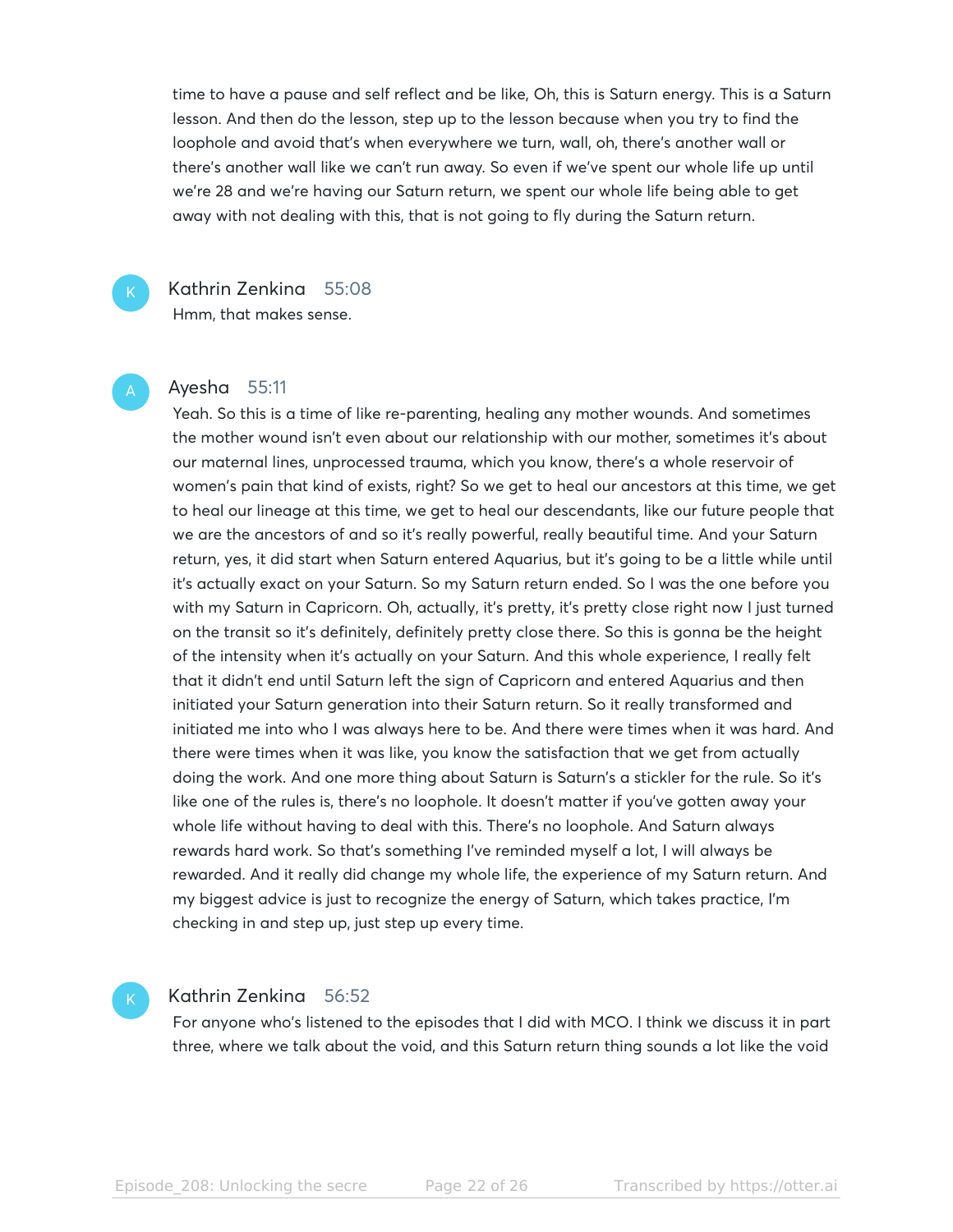to me. And like how you're describing, you know, when it enters into that sign, and then when it passes through, then you're like on the other side of it. And it's literally what my shaman McKosey talks about how it's like, I'm literally in the midst of this void, and it's probably going to be like another and I don't know what the timeline here is. But she said, it's probably going to be like another one to two years, that I'll be on the other side of it. And like at first it was so annoying. It was just so annoying, because I went from finally understanding what my purpose is, and like building this beautiful business and just living my best life to still growing my business, quantum leaping, having all of the beautiful fruits of the labor, but not feeling internally like I was living my purpose. I felt like I didn't even know what my purpose was. And all of a sudden, I'm like, What am I meant to do with my life? I don't know. And it's like, from the outside people will be like, Catherine, you're crazy. What are you talking about? Everything is fine. And it's like internally, nothing is fine. Nothing is fine internally. And it was so bizarre, it's like externally, everything's amazing. Internally, nothing's amazing, but it's like I just, as soon as I accepted that I don't have to feel 100% in order to grow, in order to live my best life, in order to manifest the things that I wanted, that I was worthy of them no matter what and I didn't have to be 100% certain, it just like finally I accept it and now I'm like okay, cool. What else what else you gonna bring Saturn like what else you gonna bring universe?

#### Ayesha 58:33

Yes, that was totally my attitude during my Saturn return, and that's the satisfaction we get. And then there's going to be another ebb and flow where it's like, oh my god like whats going on? And that whole adventure, it initiates us into our true adulthood. So we're not adults when we turn 18, we're not adults when we turn 21, we're adults when our first Saturn return happens.

#### Kathrin Zenkina 58:56

So freakin true. Aisha I could talk to you forever and I know that you have you know, forever and a half left to do with the chart so I'm going to book a reading with you so we can finish this this chart without annoying everyone else with all these details. No, just kidding. But like, I know it can take a long time and I'm so down for it. And this is amazing. And I do have a little surprise for anybody who's listening and is fascinated. I absolutely love your energy Aisha, you're just so knowledgeable and like you're passionate about this, it's incredible. So I saw that you offer like gift certificates like you can purchase readings for other people. So I'm going to go ahead and purchase a reading for one of you guys that you can win and how that's going to happen is you're going to take a screenshot of this episode and you're going to tag both me and @ Oath Oracle Is there like a hyphen or anything or they're just one.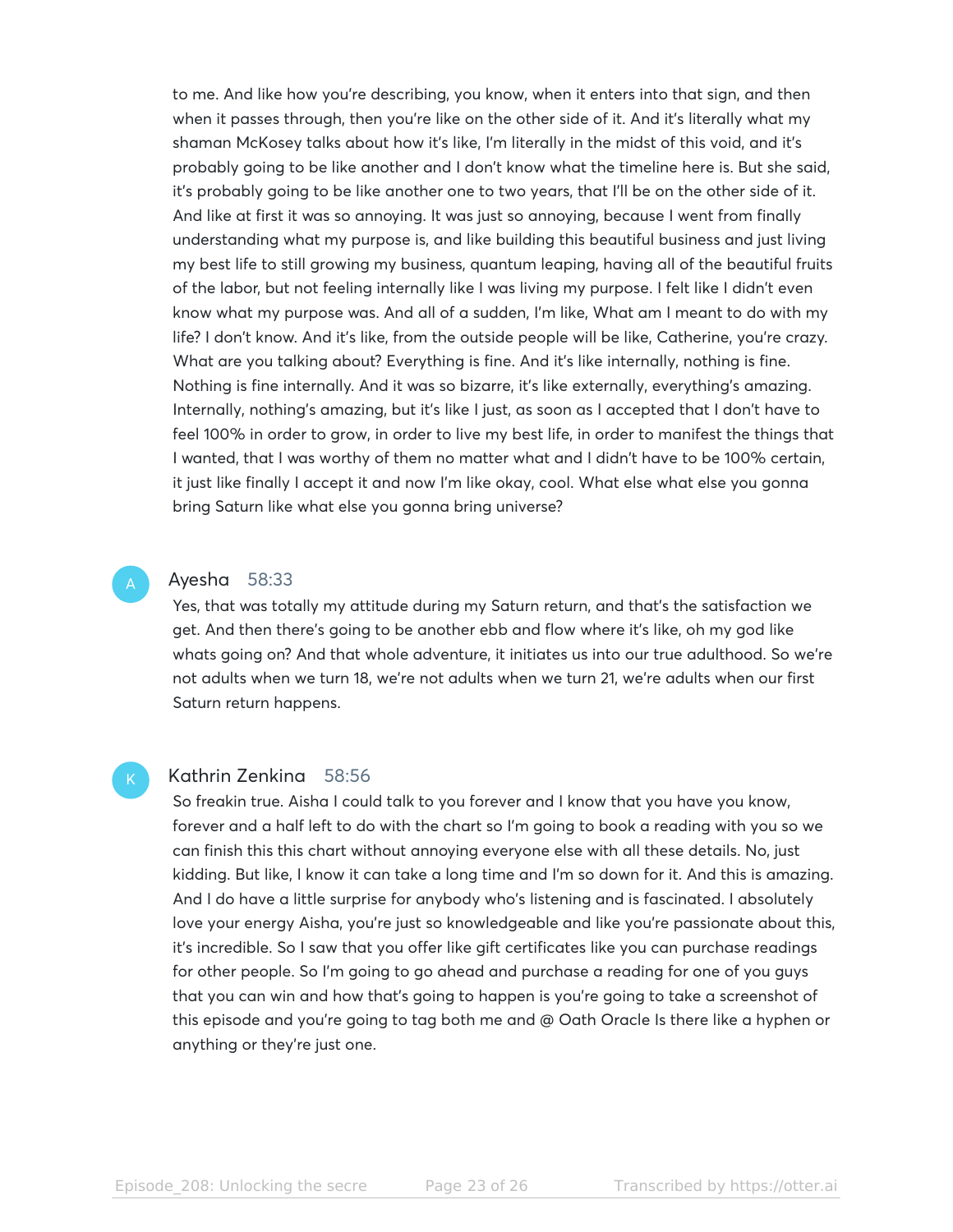oath.oracle

### Kathrin Zenkina 59:48

oath.oracle, I'm gonna put this in the show notes so you can spell it exactly and tag the right people so @manifestationbabe @oath.oracle, share any highlights, aha moments, breakthroughs or anything like that, I'm gonna have my team track those and pay attention. I don't know exactly the details cuz I'm coming up with this on the fly. But I'm going to put in the show notes. I think I'll give it like a couple days or a week or something and I'll choose one of you guys to get a reading. Because this is so freakin awesome.

### Ayesha 1:00:16

It's so fun. I love this idea so much. And yeah, as you can tell, this is just, it is a bottomless well of insight and connection and connection with the mystery and connection with source of truth. And it's just yeah, I can I can do this all day.

# Kathrin Zenkina 1:00:30

This is like it's very empowering too and what I appreciate is that you're able to like share, even the hard parts about the chart, but in a very empowering way. And I just, that's like that's the kind of teacher I am. And I just appreciate that you do that too. And it's just like, I'm like, so excited about my chart. And I'm like, Whoa, what else can I find in here? So this has been amazing. Where can people find you to find out more about you, find out more of your services? I know you have some courses, you obviously do readings, I know you have a membership. And you obviously have an Instagram account that we just shared. But where else can we work with you, purchase your stuff, book a reading with you?

#### Ayesha 1:01:09

Yes, so I love being on Instagram. I'm very active on Instagram stories. And that's just where I love to hang out. Business and astrology intersection like marketing, wealth, creation. That's really my passion where it all ties together because I believe we get to be resource for our soul work and when we embody our cosmic oath which is written here in the charts, abundance naturally flows through that so I do offer my soul wealth readings, which is a reading and psychic business session. So kind of merging astrology and psychic insights and practical proven strategies that are in alignment with your soul blueprint so that's available, you can book in through my Instagram bio, or my website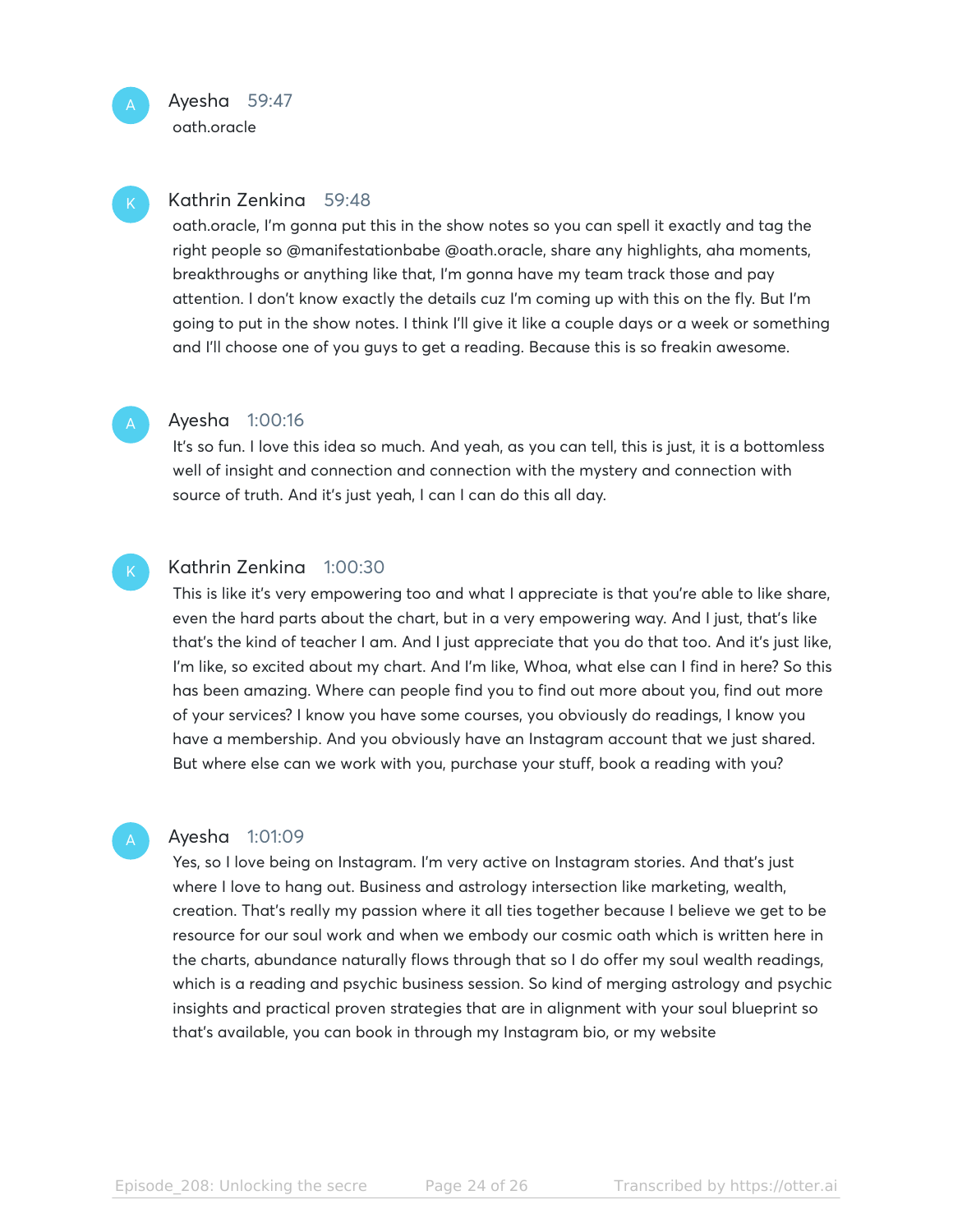oathoracle.com I also have a bundle called the mystic business bundle. And this is some astrology as well as just some intuitive business and mystic business workshops on conscious wealth and branding. And I actually have a discount code for your audience. If you use the code manifestationbabe on the mystic business bundle, you'll receive 22% off. So I can have a nicce connection with your amazing listeners and anything else I have? Yeah, I have a membership, it's called moon coven. So it's a business rich membership so we do moon ritual, and we talk business and money. It's all entrepreneurs and creatives. It's extremely lit in there. Love that space.

### Kathrin Zenkina 1:02:26

Amazing. Well, thank you so much for that generous coupon code. And also, just to clarify, you do two types of readings. Right? You said the psychic business, and then what was the other one?



#### Ayesha 1:02:38

The other one is the souls map, so that is a comprehensive exploration of the birth chart. So that's more kind of what we've been talking about in the session today.



# Kathrin Zenkina 1:02:47

Okay, so here's the deal, you guys can choose which reading you want, if you win, so that's how that's gonna work. Thank you so much for being here. Like, thank you so much for doing this. This is the most fun I've ever had on a podcast and like, just you exude such great vibes and you're just such an amazing soul and you're so in your purpose and so magnetic and I just I loved hanging out with you. And I hope all of you guys listening did as well.

#### Ayesha 1:03:13

Thank you so much for having me, Catherine. This was just a major pleasure, honor, privilege and highlight for me. So yeah, just such a, such a pleasure.

# $\bigcap^{\circ}$

.